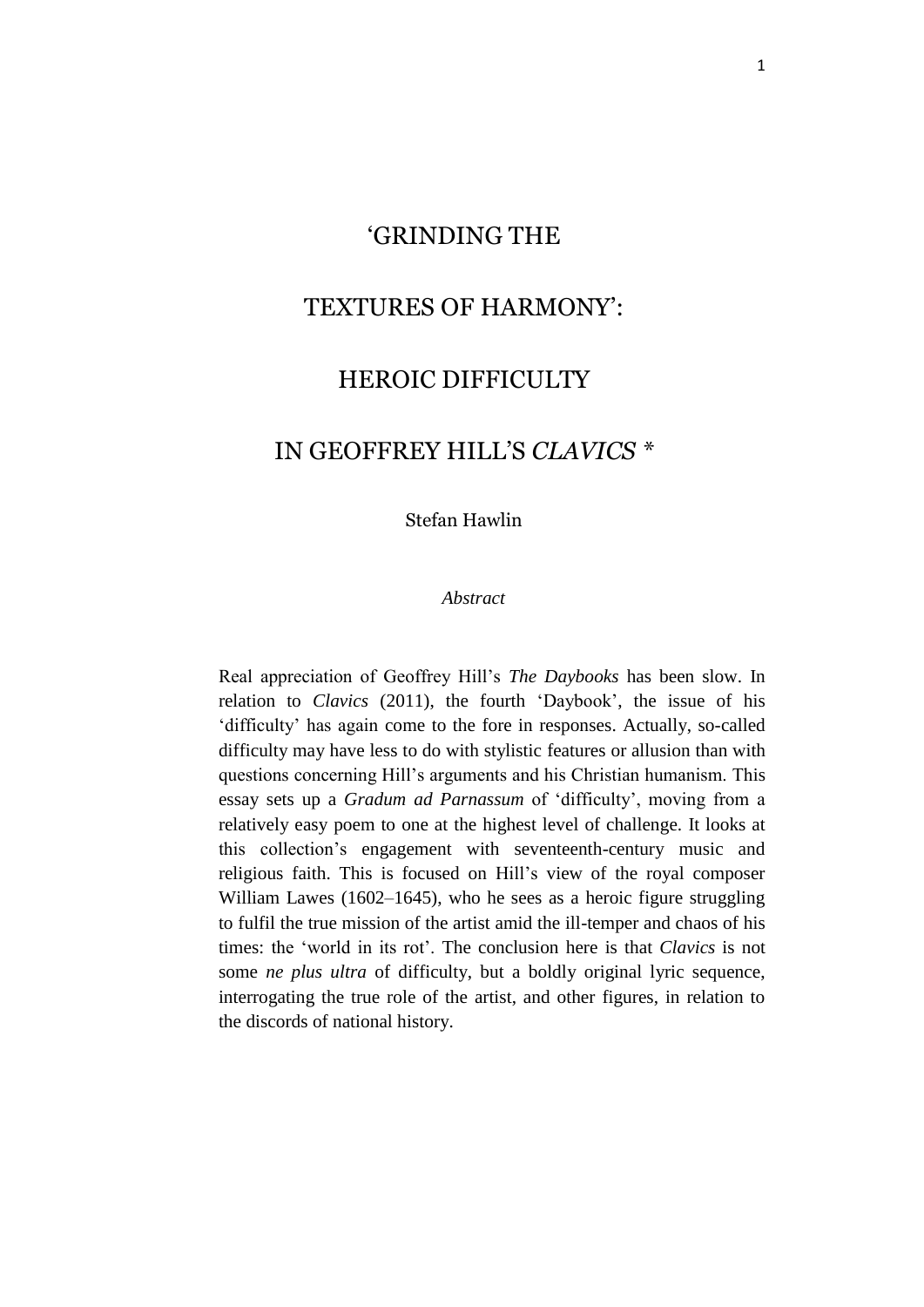Geoffrey Hill rarely makes concessions to indifferent, unenergised, or unformed readers – the lazy, the impatient, and the tiro really have no chance – nonetheless there is an emerging consensus that his late works, particularly *The Daybooks*, show a challenging aesthetic becoming even more formidable. In the face of this, it seems to have become strangely acceptable just to turn away from this late work or simply to insult it. *Clavics*, the fourth of the *The Daybooks*, was published in April 2011,<sup>1</sup> but in the two years since then it has received scant attention, and some of that derogatory in a simplistic way. Noting Hill's oft-repeated argument that 'that which is difficult / preserves democracy; you pay respect / to the intelligence of the citizen', one critic ruefully remarks that 'By this measure, *The Daybooks* may represent Hill's most democratic vistas yet'.<sup>2</sup> And then there are bland repeats of the obvious – '*Clavics*  will certainly not lessen Hill's reputation as a "difficult" poet'; wit of a certain kind – a review headed 'Mr Difficult'; and downright abuse: 'This book, all as easy on ear and mind as its opening, is really the sheerest twaddle'.<sup>3</sup> Actually, in formal terms at least, what Hill is up to is not obscure at all.

*Clavics* takes over two elaborate seventeenth-century verse-forms, an adapted version of Henry Vaughan's 'The Morning-Watch' and the form of Herbert's 'Easter wings', and writes over them, as it were, by filling them with wholly different matter. This is inherently exciting and virtuosic. If we imagine some very approximate equivalent in contemporary painting – a major artist taking over aspects of the form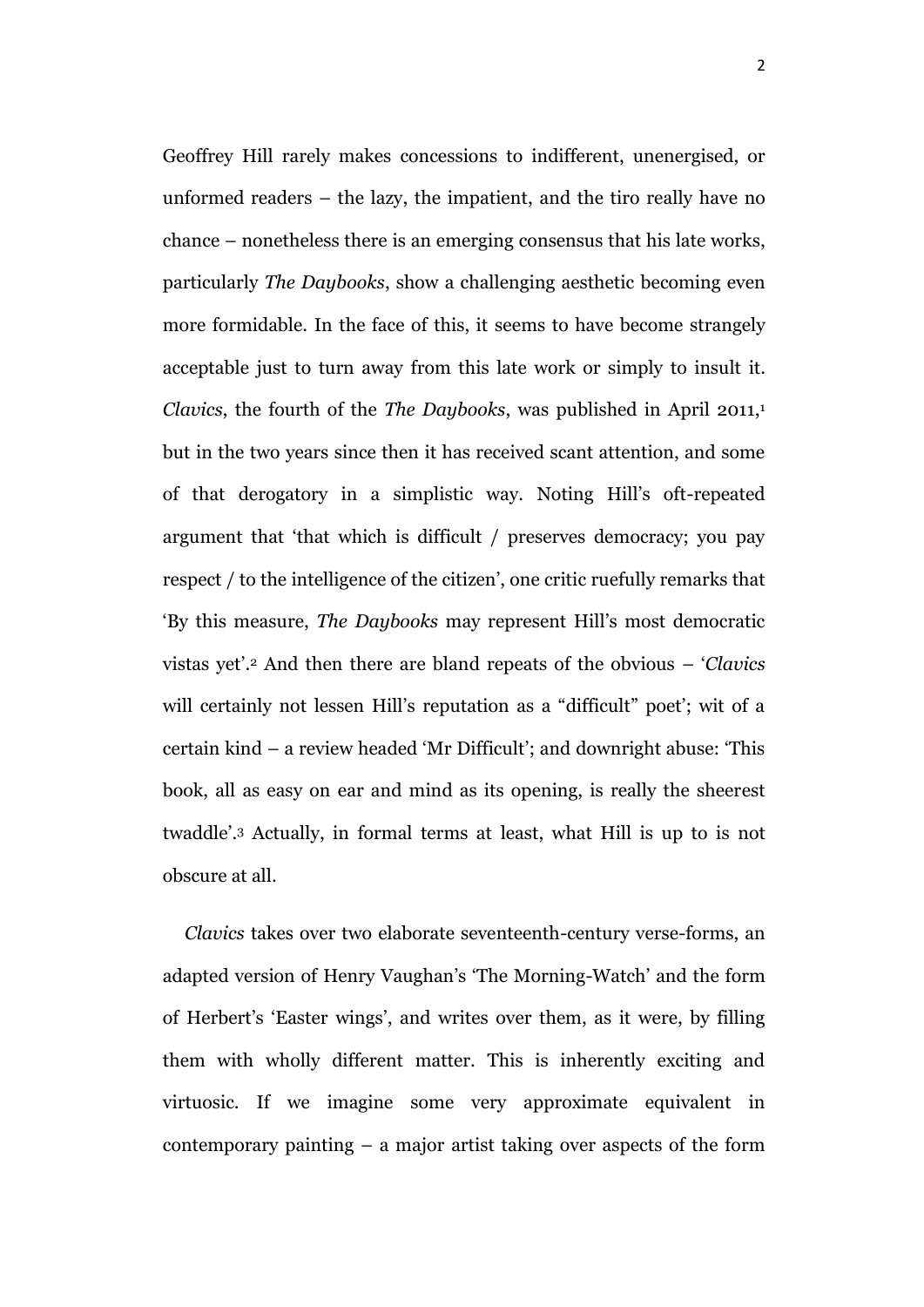and style of Poussin or Claude Lorrain, obscuring aspects of the originals, and filling their outlines with violent and odd colours and subject-matter – we can see immediately the appeal. When one critic complains that 'the rhymes force the poet to manic play that makes the syntax skitter four ways at once', or another suggests that '[Herbert's] crimped lines don't always suit Hill's coarse-hewn style', they are missing the point.<sup>4</sup> Hill is quite capable of using these forms with grace and poise; he demonstrates this, for example, in poems 5 and 26. At other times, however, we are clearly supposed to experience a disjuncture between seventeenthcentury form and twenty-first-century dissonance. There is a Basquiatlike graffiti element here, the palimpsest of seventeenth-century manner almost covered over by wilful contemporary smudges and musings.

In what exactly then does the 'difficulty' consist? This is not an easy question. The once-difficult *Waste Land* has been smoothed over with glosses and explanations so that the only real difficulty now is related to form: voices, dislocations, abruptions. No doubt, before long, there will be a full paraphrase of *Clavics*. Actually, local complexity – twists and turns of syntax, elisions, jumps of argument, double meanings, puns – gives way quite easily to the patient reader. This is the lower end of that kind of friction with which Hill wants the reader to experience meaning. The range of allusion is relatively challenging, sometimes recondite, but while we should not minimize this we should not exaggerate it either. I think one more significant type of difficulty does arise. The 'strategic position'<sup>5</sup> of the volume is a deep kind of Christian humanism: Hill's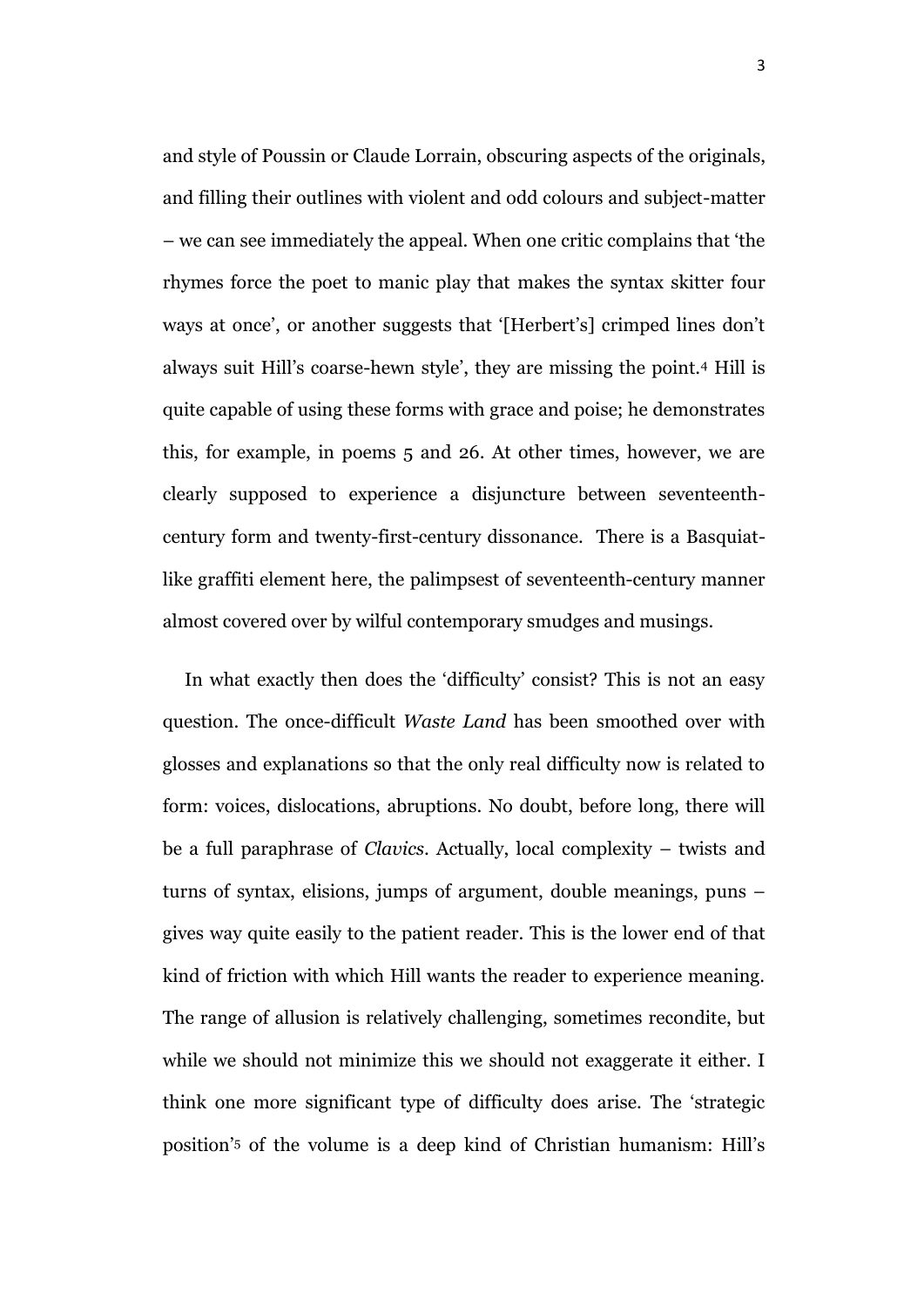response to the world twisted and contorted by sin – whether our own, or the centre of concern here, the world of the Civil Wars – is a twisted and contorted manner that is necessary, as far as he is concerned, to avoid what he calls elsewhere 'collusion with the ruling imbecilities'.<sup>6</sup> One real element of challenge, in other words, lies in his viewpoint and the unusual nature of some of his arguments: his determination, for example, to see deeply into a fallen but heroic national history, and to celebrate quasi-martyrs and saints within it. These are people whose integrity of necessity does battle with their times. At its simplest, what we are looking at is a serious attempt to come to terms with the present via a real grappling with a different but similar past.

As already intimated, the centre of Hill's concerns in *Clavics* is the seventeenth century. The volume echoes, and to some extent grows out of, his earlier literary criticism, especially the series of essays comprising *The Enemy's Country* (1991) and his later essay 'A Pharisee to Pharisees' from *Style and Faith* (2003), and also echoes with aspects of his treatment of the seventeenth century in *Oraclau* (2010), the previously published 'Daybook'. For example, the last essay of *The Enemy's Country* is on Pound's 'Envoi', and so touches on the composer Henry Lawes (1596–1662) in relation to his setting of Waller's 'Go, Lovely Rose', hence on the tradition of '*motz el son'* (words and tune), matters which are on the agenda here. 'A Pharisee to Pharisees' shows his deep fascination with the work of the Vaughan twins, Henry Vaughan the poet (1622–1695), and his brother Thomas Vaughan (1621–1666), the

4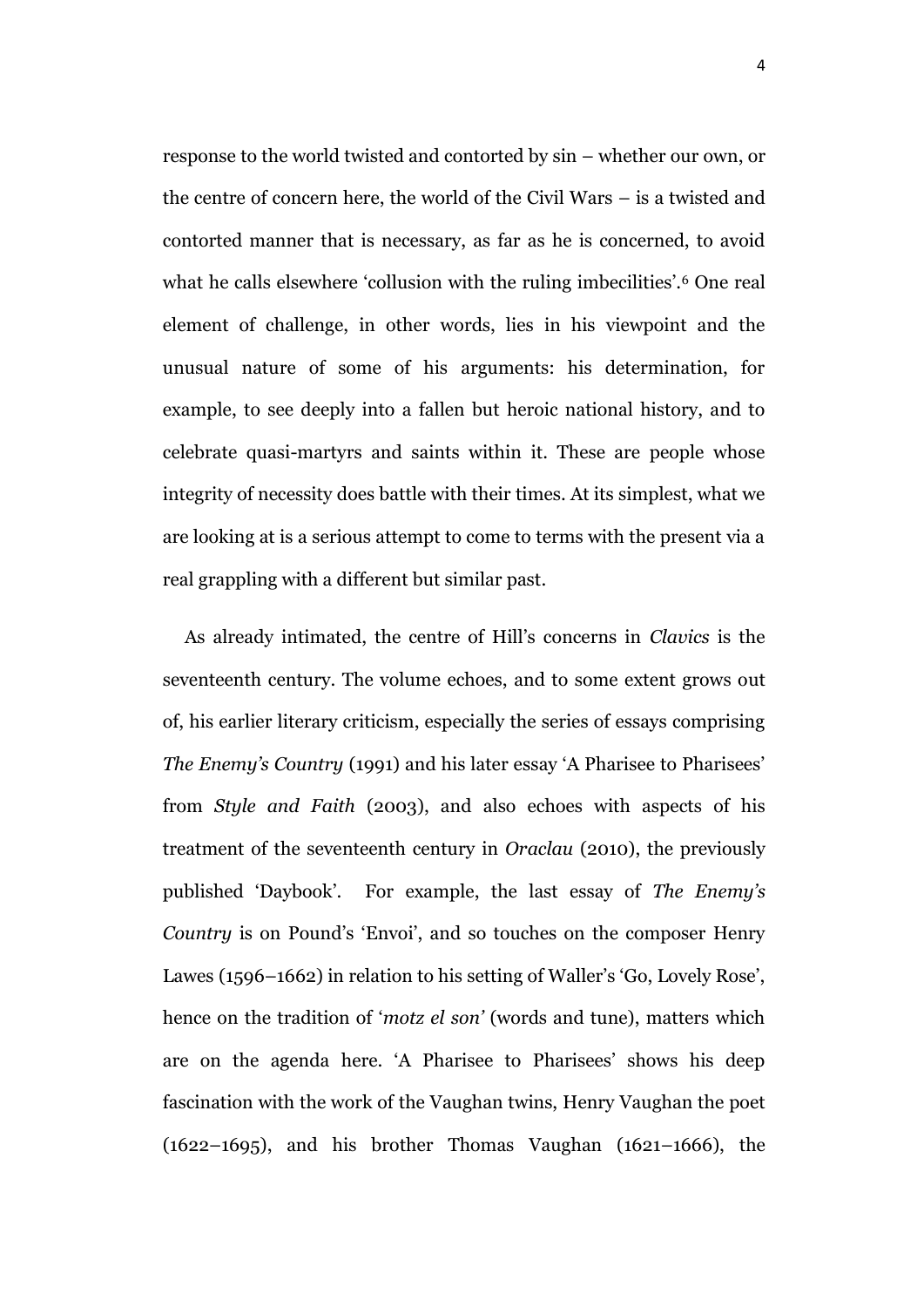hermetic philosopher and alchemist. Thomas Vaughan, both a religious mystic and an extraordinary prose stylist, was previously the subject of a five-poem sequence within *Oraclau*. 7

*Clavics*, says the flyleaf, 'is intended as a tribute to early seventeenthcentury poetry and music, in the form of an elegiac sequence for William Lawes [1602–1645], the Royalist musician, killed at the Battle of Chester'. Certainly the sequence is focused on this particular death – poems 3, 13, 26, and 27 are directly about William Lawes. But actually Hill is dealing – in rather Shakespearean fashion – with two sets of brothers, for William Lawes was the brother of Henry Lawes, already mentioned, and they were both composers and musicians for King Charles. (Henry Lawes was the composer of the music for Carew's masque *Coelum Britannicum*, treated here in poem 17.) Then, too, there are the Vaughan twins, who feature explicitly in poems 26 and 27 but who are an implicit presence elsewhere. All these men were devoted royalists, and all of them may have been present at the Battle of Chester, one of the last royalist defeats of the first Civil War. It seems no accident, given Hill's Christian humanism and his opposition to 'the spirit of the age', that a defeat should lie at the heart of his story.

On 24 September 1645, Charles I, standing high up on the walls of Chester, on the Phoenix Tower, had some kind of view of the brutal defeat of his forces two miles to the south-east, at Rowton Heath. That day William Lawes was killed by a bullet even though, as one of the king's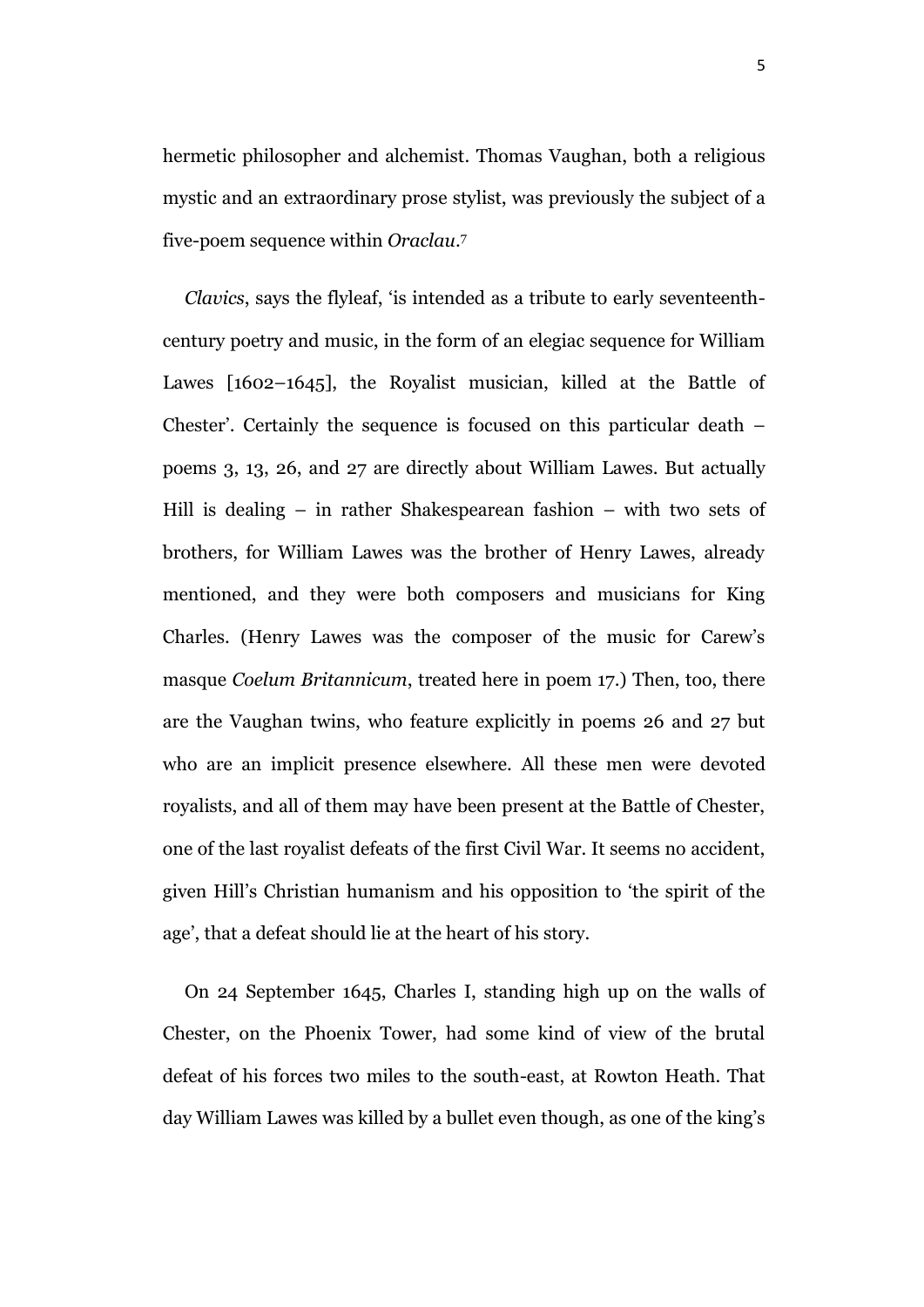composers, he was supposed to be protected from the front ranks of battle.<sup>8</sup> Most biographers are convinced that Henry Lawes and both Vaughans were also present (in the case of the Vaughans, the *DNB* thinks this 'probable'). Two of Britain's finest composers, one of her finest poets, and a gracious mystic, may all have been on or near the battlefield. For Hill this fact has symbolic force: elegant, thoughtful, hard-working representatives of the best of beauty and truth in seventeenth-century culture suffered in this brutal late Civil War battle. For him – as I will argue – the death of Lawes is a quasi-martyrdom: it is what happens to a certain kind of integrity in the context of a sinful, fallen world.

In the following pages I want to sketch out a kind of *Gradus ad Parnassum* of difficulty in *Clavics*. Some sections of the sequence will open to most readers without much trouble, or perhaps with just a little help. Others are more resistant, and greater patience is needed to see how their arguments are densely expressed within short lines and a close rhyme scheme. I would argue, however – contrary to some views – that we are not dealing here with some absolute of 'difficulty'. For example, the poem focused on the death of William Lawes at Rowton Heath is one of the most beautiful in the sequence, and represents what I shall call here the lowest level of difficulty in the volume. It is an excellent entrance into the sequence as a whole.

Poem 3 starts with the punning epitaph that came to be associated with Lawes: 'William Lawes was slain by those whose wills were laws'.9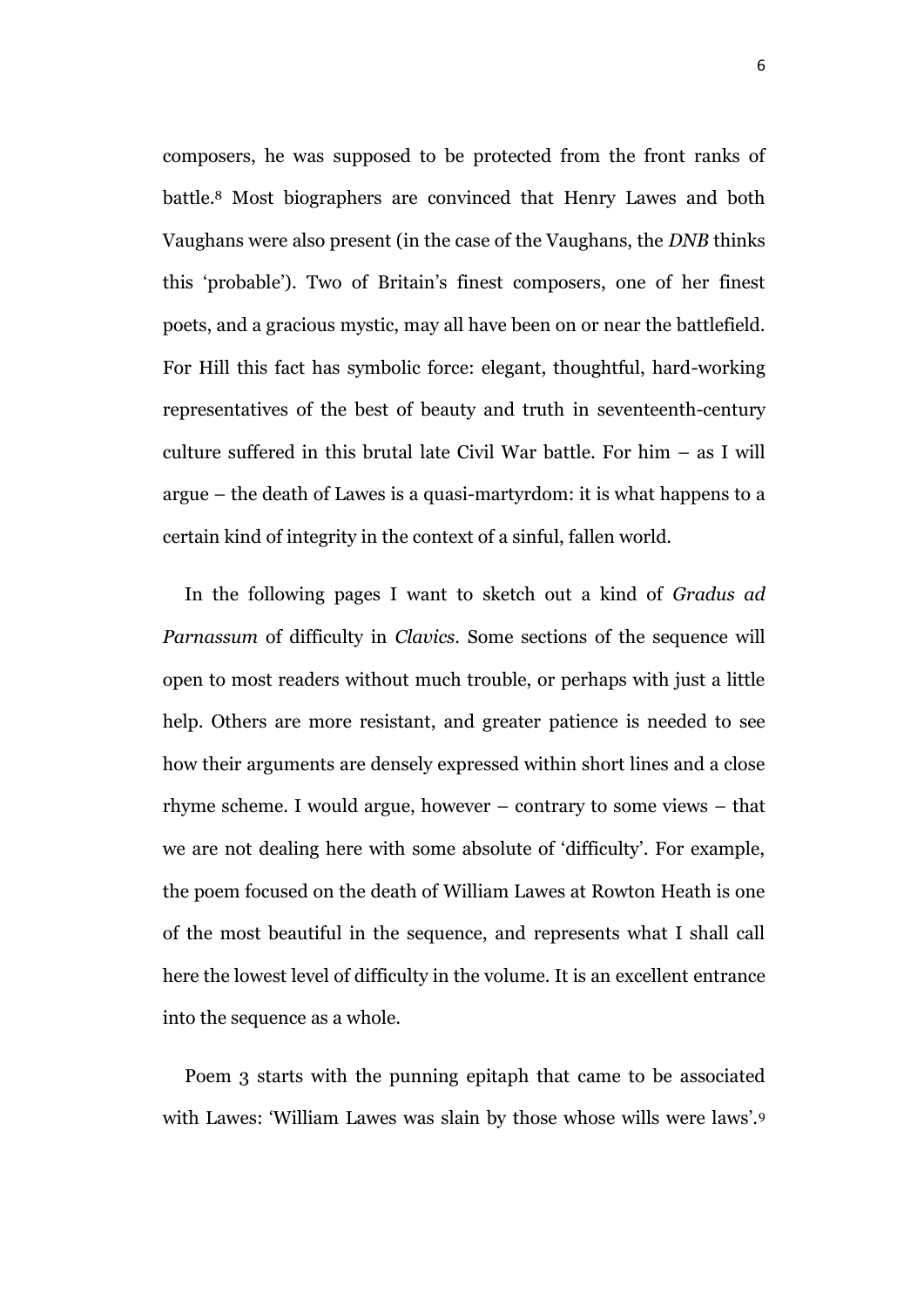This was a royalist snub at parliamentarians, a witticism that resonates with some of the deepest grounds of the ideological conflict in relation to ideas of authority, free will, obedience, national community, and subjection. It is clear enough that Hill also takes it as a rebuff to the liberal mind today; it is 'the assertive rebellious will' which he derogates elsewhere.<sup>10</sup> The epitaph seems to be spoken here, as first thought of, by an ardent royalist consoling the king (hence the 'sire' of line 2), for the king was deeply upset at Lawes' death. The longing here is that Lawes might come back to life and compose 'Again' (3). The following lines evoke him in the process of composition and then suggest some of the characteristics of his music. Implicitly here the thought contained within the epitaph is extended: Lawes' music may be 'extravagant' (7) – 'fantasies' (10), i.e. fantasias, were one of his favourite forms; his music was the acme of loveliness, like the deliciously handsome Narcissus (11) – but it was created by, contained within, an underlying discipline of sensibility.

The hand that composed the music was 'swift and neat' (4); almost oxymoronically there was 'extravagant command / Purposeful frills' (7– 8). There was the disciplined movement of 'the upthrust and downthrust pen' (9), so different from the slashing thrusts of sword and pike in war's chaos. Some of Lawes' best music was consort suites and setts: for example the Viol Consort Setts for five and six viols and organ, and the Royal Consort Suites.<sup>11</sup> 'Consort' means 'a harmonious combination [. . .] [of] instruments', created by (implicitly) 'a company or set of musicians'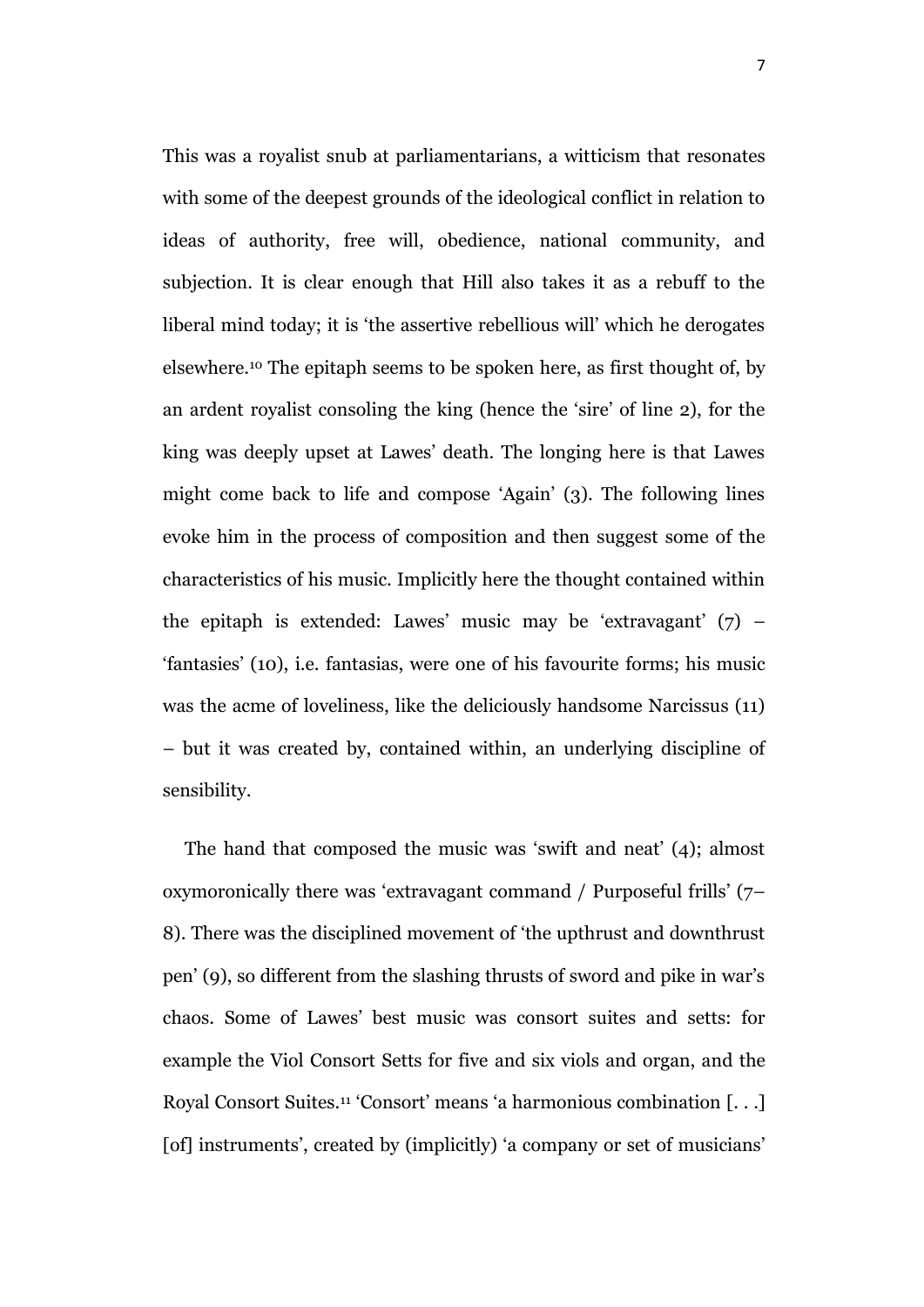(a related sense), and also '[musical] accord or harmony' (another related sense) (*OED*, *sb.2*). When Hill writes 'Consort' (15) he means 'the piece of music, as produced by a consort, a group of musicians', but of course the wider resonance of 'musical accord or harmony' is also implied. 'Consort like winter sky / Drawn from the wings' (15–16) means 'a consort by Lawes that has the mood of a winter sky as in the scene-painting of a masque'. This music may be extravagant in its treatment of keys, its harmonic shifts and surprises, but often it has an underlying sadness and is highly controlled in its (masque-like) artifice. From that thought, we move abruptly to an evocation of the composer's death (17–20).

The second section of the poem, the coda (which deploys the 'Easter wings' form) may appear more complex, and no doubt bears more explication than I have space to give it here, but its essential thought is that 'You can't keep destroying beauty': the death of Lawes is unique: it is like a solstice ('no sun' 26), without the 'dying climb' (27) that gives us back the springtime. Lawes is an 'impassionate lost thistle-rhomb' (29), the spores of the circle (rhomb) of the thistle blown off on the wind.

The next level of difficulty in the poems of *Clavics* does not reside primarily in lexis or allusion but rather – as implied earlier – in the challenge of what is being said. That is to say, if we are honest, and exercise just a little patience, we cannot claim that recondite vocabulary or some over-twisted syntax is really what is blocking access to the poem. We are being invited down a certain pathway of thought, but it is so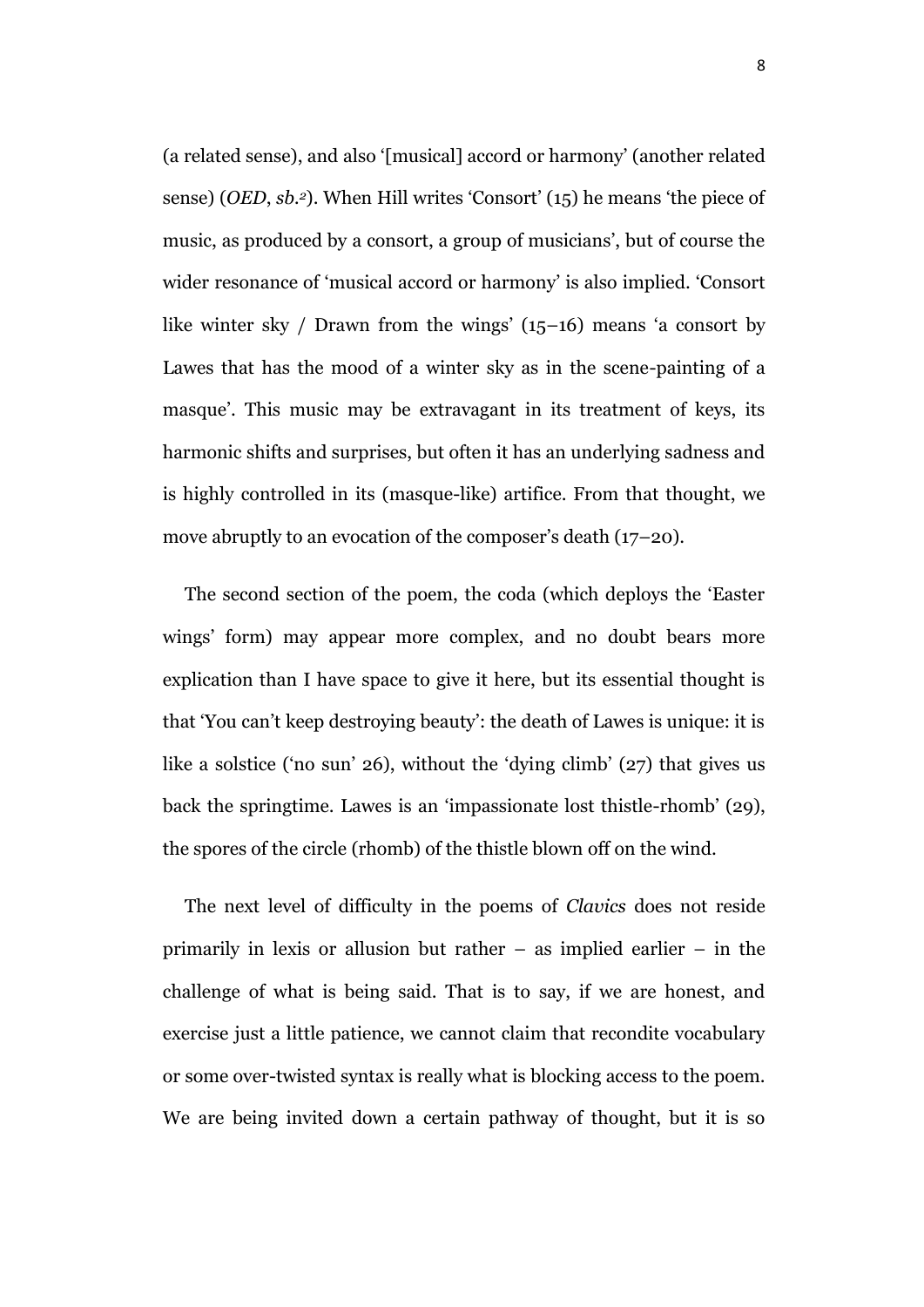genuinely unexpected that we may find ourselves mistrusting the signs set before us. Poem 19 seems to me a good instance of this. Again, the issue here is the theme of national history. As a Christian, Hill believes in original sin and in the fall (something which is thematically important through the volume as a whole). As we have seen in poem 3, he is concerned with the entanglements between the best and worst in human nature, between high cultural beauty and the baseness embodied in war. In this context, though the turmoil of the Civil Wars is at the heart of the volume, the collection also evokes a range of other periods of English history, seeking, as we shall see, a larger historical perspective on time.

Poem 19's opening is simple enough: 'Into life we fell by brute eviction' (1). This is not only our individual evictions from the womb, but also our individual births into the stream of *fallen* history, history disfigured by sin. 'Brute' suggests the physical jolt of birth, and also, in part, how we become brutes because of it, entered upon the self-alienation that must be part of our personal history:

> To feel by trust Most things ill-won, Ill-held; even Your perfection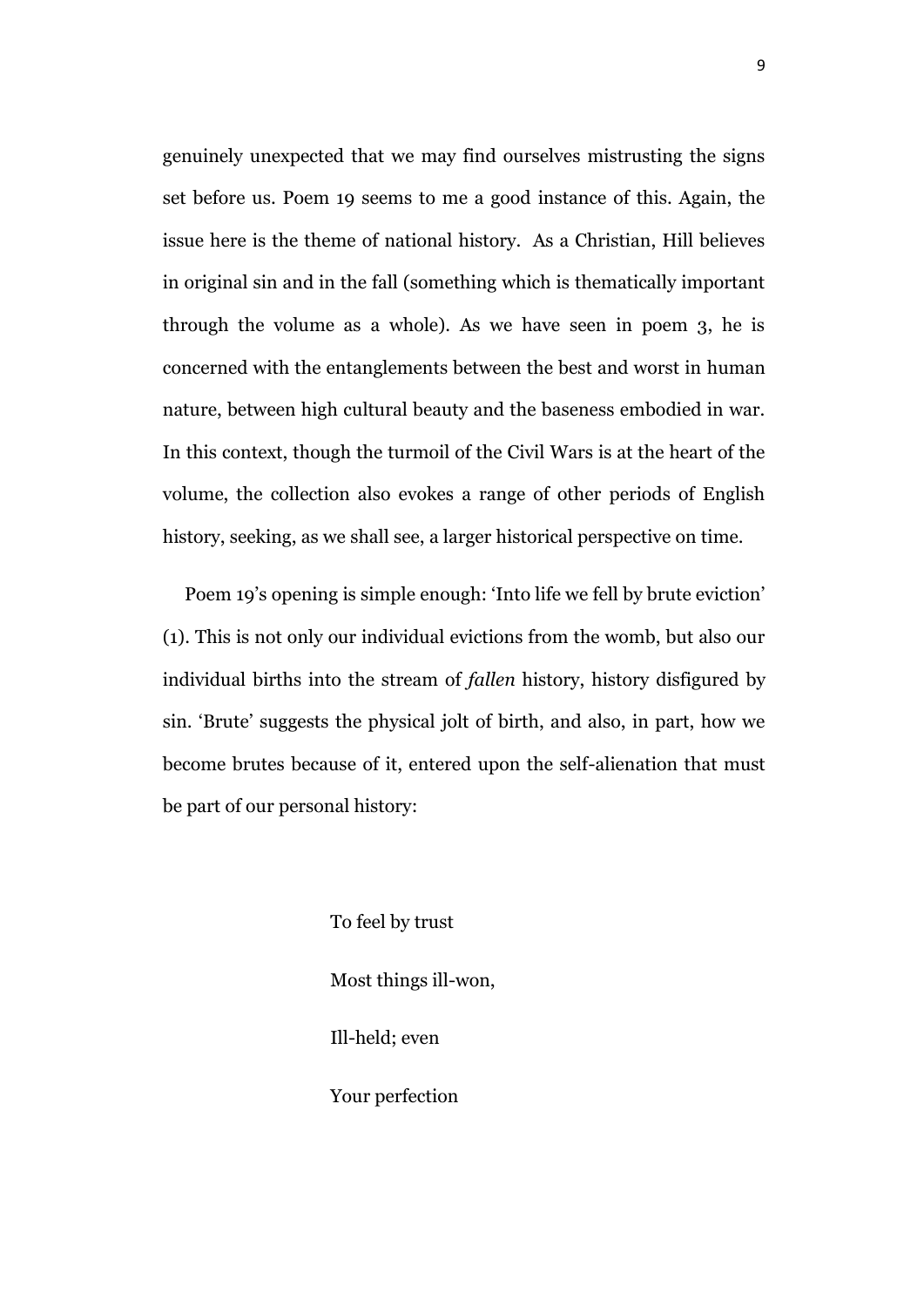Gross in its mistiming. 
$$
(3-7)
$$

Over-rewarded, spoilt, in this life; artistic perfection achieved at the wrong time: perhaps Hill is alluding to a sense of awkwardness regarding his prolific old age as a poet. More clearly, however, he is remembering T. S. Eliot's encounter with the shade of the 'dead master' in section II. ii of *Little Gidding*, 'ill-won' (4) being a punning recollection of Eliot's 'awareness of things *ill done* and done to others' harm / Which once you took for exercise of virtue'  $(60-62, m\gamma)$  emphasis).<sup>12</sup> At this point there is a hiatus in the argument. If Hill's life is 'mistimed', then the time at which he 'fell' into it 'by brute eviction' must be a part of this. He was born in 1932, into the shadow of the First World War, and he read about and was told about the Battle of Jutland (1916), no doubt entering into the complex disputes about the relative merits of admirals Jellicoe and Beatty. Lines 8–12 are a brief vignette of the battle. Hill is an Empire child stranded into a post-Empire era, in an England which, as he complains elsewhere, has lost a sense of historical memory.<sup>13</sup> 'The journal ends / Here in its fronds  $\ldots$  (13–14): perhaps we are meant to imagine the journal of a particular First World War sailor lost in seaweed, its words slowly obscured. But perhaps here the journal is simply the national historical memory, our collective memory, of which Jutland is apparently no longer really a signifying part: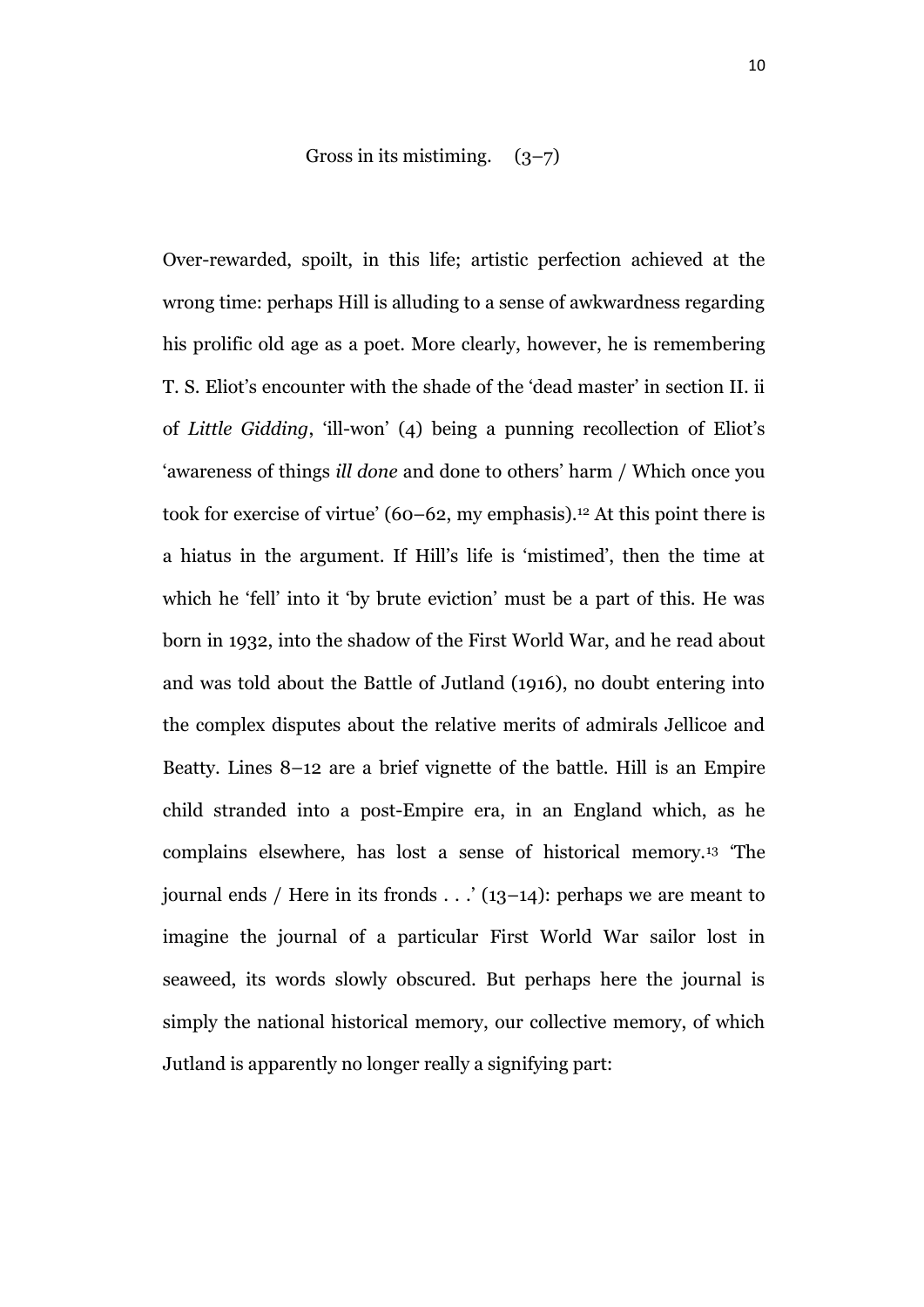That is an odd world from which to derive.

You may call ecrased a deep-whelmed acclaim. (17–18)

In the future, I suspect, larger judgements about this volume are going to hinge on evaluations of lines like these. Is their rhetoric too resonant, too beautiful? 'Ecrased' is not strictly English, but coined out of the French for 'crushed, erased, overwritten'. 'Whelmed' is an echo of the fate of Edward King, another seafarer, in Milton's 'Lycidas', whose corpse was lost 'under the whelming tide' (157). 'Acclaim' is the huge fame of Jutland, and the general fame of Empire, from the time when every school-child had a sense of a clearly defined heroic past. The 'acclaim' of Empire – of this kind of heroic imperial history – is now as much lost under the whelming tide of ongoing events as the drowned sailors of Jutland. How can this be? It would be easy, from a negative point of view, to say that we are dealing here with a nostalgic, conservative viewpoint, but the sense of historical dislocation expressed here, the openness about the part played by age in that dislocation, and the sheer sonority of the lines are surely not something really – humanly – susceptible to quick ideological dismission. The poem's coda makes the human image even clearer. 'Inopportunist Mechanics' (22) is a witty way of describing the sheer drudgery of the ageing professional poet day after day at this desk. In an image clearly derived from Hill's love of Walton's *The Compleat Angler,* he presents himself as still 'fishing' for great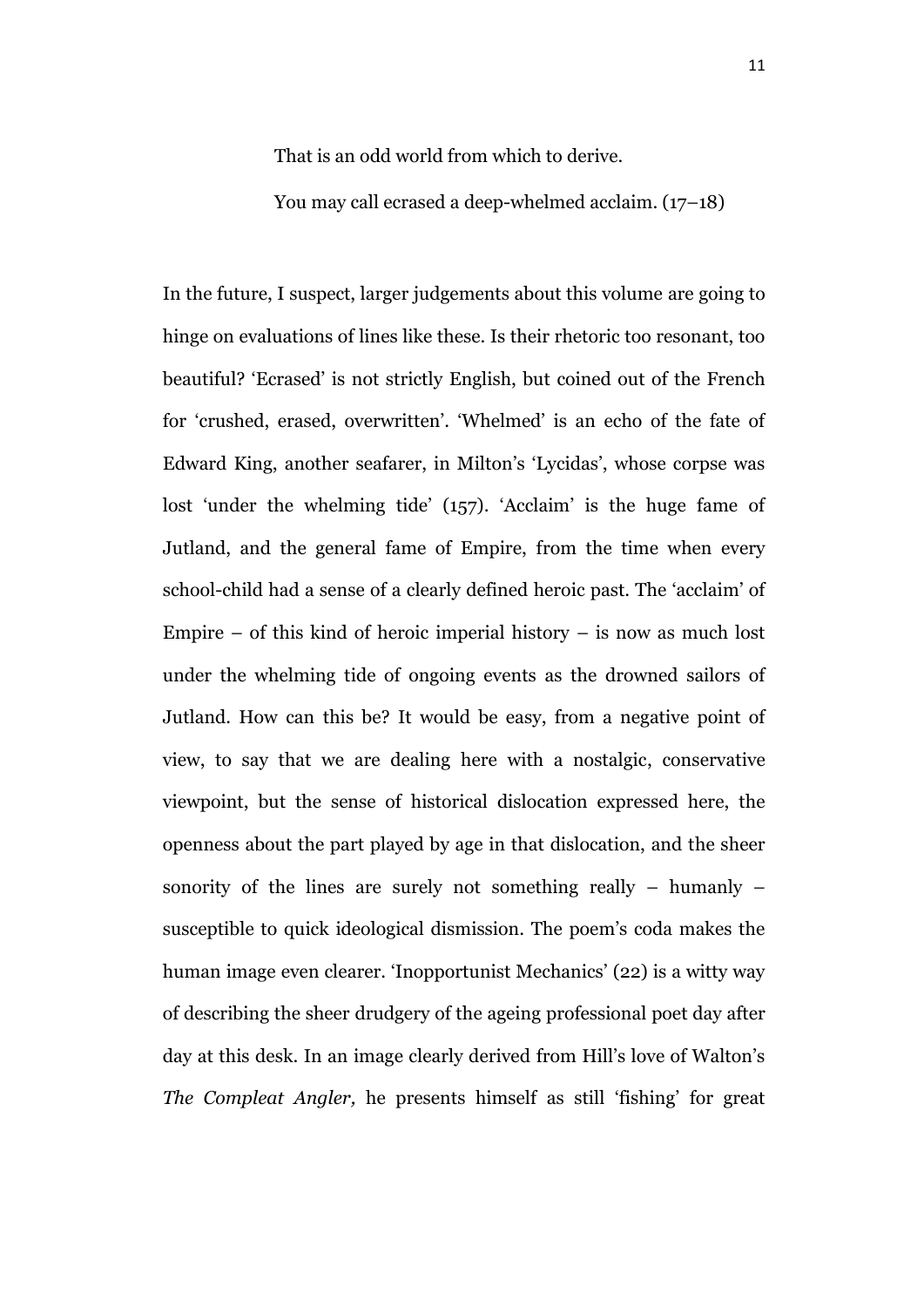poetry, still hoping for the 'bite / From the deep-laden rise / Of the word my thrill' (27–29).

I have given this poem as an example of what I have described as the second level of difficulty in the volume. Now, it seems incumbent to step up to the top level and to confront at least one poem at what could be called the highest level of challenge. Poem 4 is surely such a poem, and its opening eight lines may really give the reader pause. Their sonority, however – almost what Hill calls elsewhere Yeats's 'clangour of despotic beauty<sup>'14</sup> – is enough to get going the dynamic of attraction for the reasonably informed reader. These lines appear violent, but, in the context of the whole poem, there is an underlying tenderness:

> Cultic beyond reason that king-martyr. He was a double-dealer, betrayed friends Without quarter. Parliament Waved its black wands; The deodands Of sick spittle and cant Stained the altar. (1–8)

Charles I was the last canonized saint of the Anglican Church, his feast – one of the 'lesser feasts' – still being kept, by a very few perhaps, on the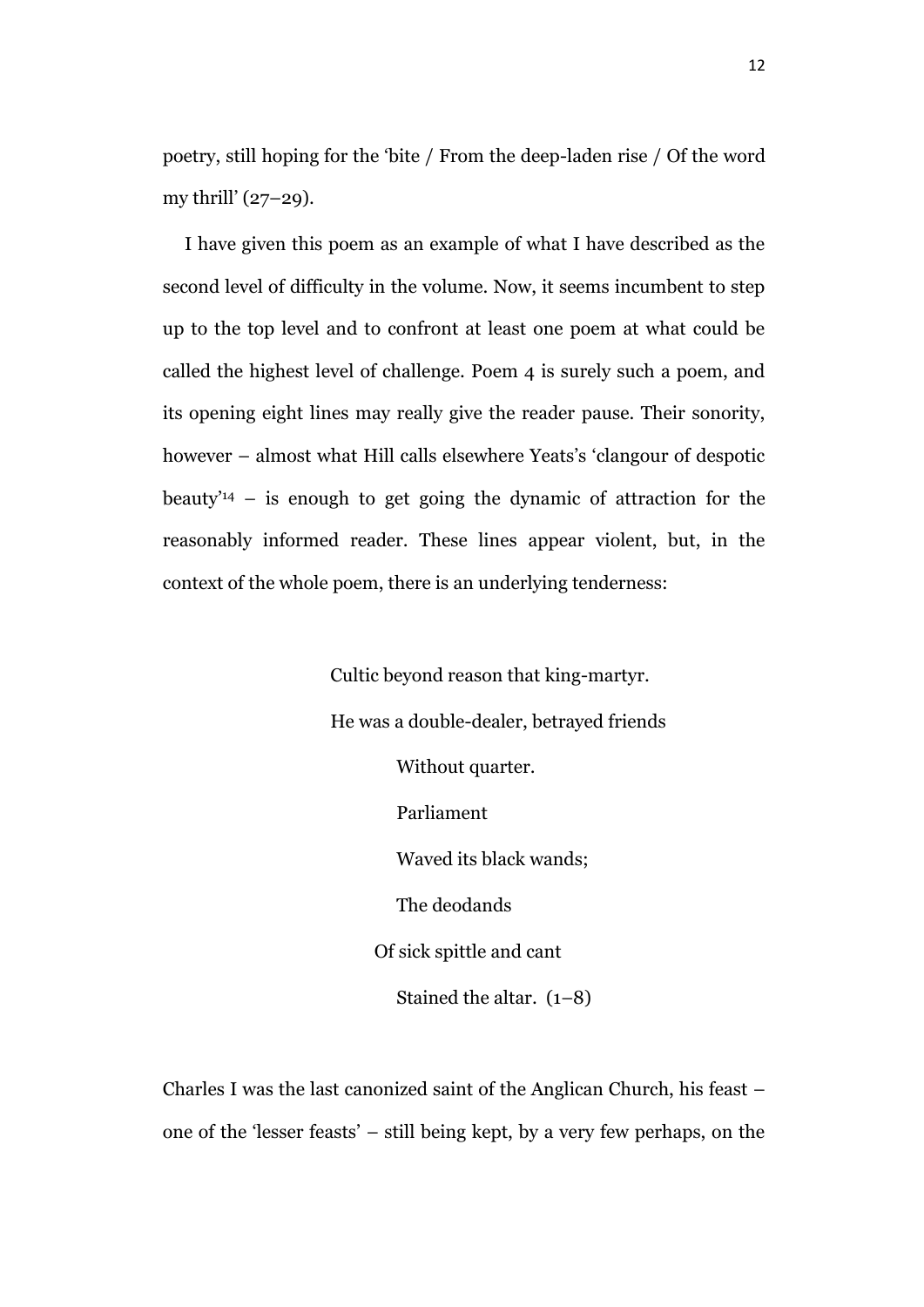day of his execution (30 January). The Society of King Charles the Martyr still exists to promote his memory and to work for the reinstatement of the Feast of St Charles in the calendar of The Prayer Book. No doubt this seems a world away from the Whig and Marxist 'grand narratives' of the seventeenth century, the aspirant Protestant gentry bringing down the corrupt court – in its simplified forms, a 'goodies and badies' version of the Civil War – but respectable historiography has long wanted to nuance that picture.<sup>15</sup> In this sense, these poised lines, sympathizing neither with king nor parliament, are very much of our moment. King Charles is flawed, 'a double-dealer' (2), prepared to sacrifice friends, and prepared to play off one party against another in the labyrinthine negotiations following his military defeat. Should 'beyond reason' (1) be read as equivocal, i.e. the *cultus* of Charles as king-martyr 'transcends reason' (as a matter of faith) rather than 'is absurd'? It seems unlikely. The 'black wands' (5) refer both to Black Rod, the House of Lords' enforcement officer, and also to the black wands carried by the ushers at the head of seventeenth-century funeral processions. 'Deodands' were goods or things forfeited in an action at common law where those goods or things were responsible for causing a death. The English word is a corruption of the Latin gerund *deo dandum –* 'a thing forfeited or to be given to God' (*OED*) – and it is used here in this Latinate sense. The two figures usually blamed by their critics for causing the deaths of the Civil War were, of course, the Earl of Strafford, Lord Lieutenant of Ireland in the 1630s, and William Laud, Archbishop of Canterbury (whose signature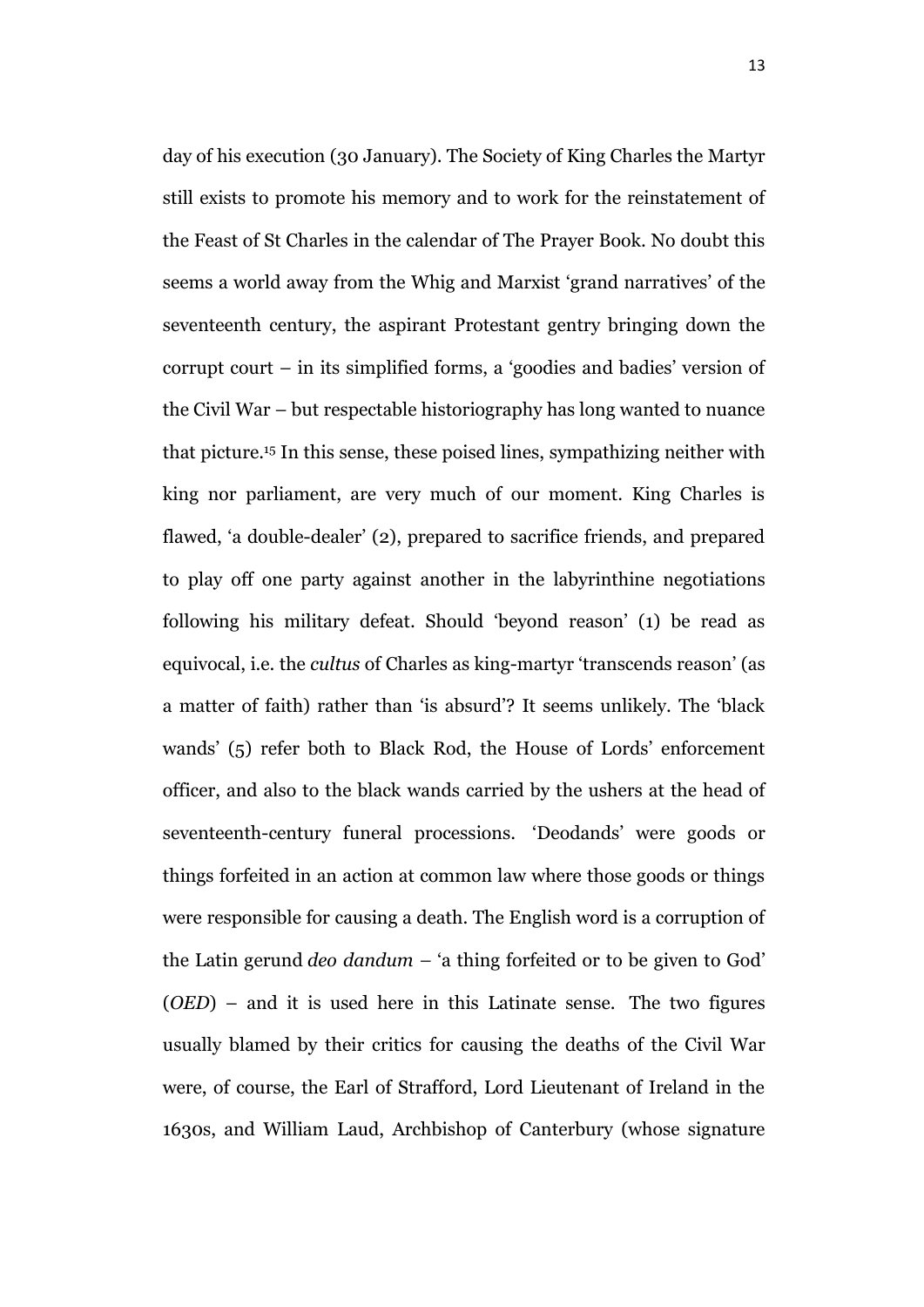was 'W. Cant.'). Their blood figuratively 'stained the altar' (8): both were beheaded. These men, then, are the 'deodands'. 'Sick spittle' may reflect the fact that Strafford was very ill at the time of his execution in 1641, but, knowing Hill's learning, it may also allude to a famous passage in one of Laud's letters to Strafford, of February 1636, in which he urged him to press on with, and stay true to, their joint (and unpopular) policies: 'for now let men's spittle bear as foul a froth as it will, you do your duty, and are quiet within'.<sup>16</sup> As a whole, the passage evokes with extraordinary panache, the sheer pity and horror of conflict, parliament almost obliged, like ushers at a funeral, to wave their wands, and, magically almost, mighty figures are sacrificed.

The work that Hill is challenging and reworking here is Eliot's *Little Gidding*, section III, his description of the seventeenth-century religious community at Little Gidding itself, and then his review of some of the participants opposed in the Civil Wars. Eliot's 'three men [. . .] on the scaffold' (iii. 27) are usually taken to be precisely Strafford, Laud, and Charles. That Eliot was a royalist-inclined Anglican is also relevant here. In the famous passage, Eliot looks to see retrospectively some kind of religious wholeness or meaning in the Civil Wars, a resolution of the conflict on a higher plane:

> Why should we celebrate These dead men more than the dying? [. . .]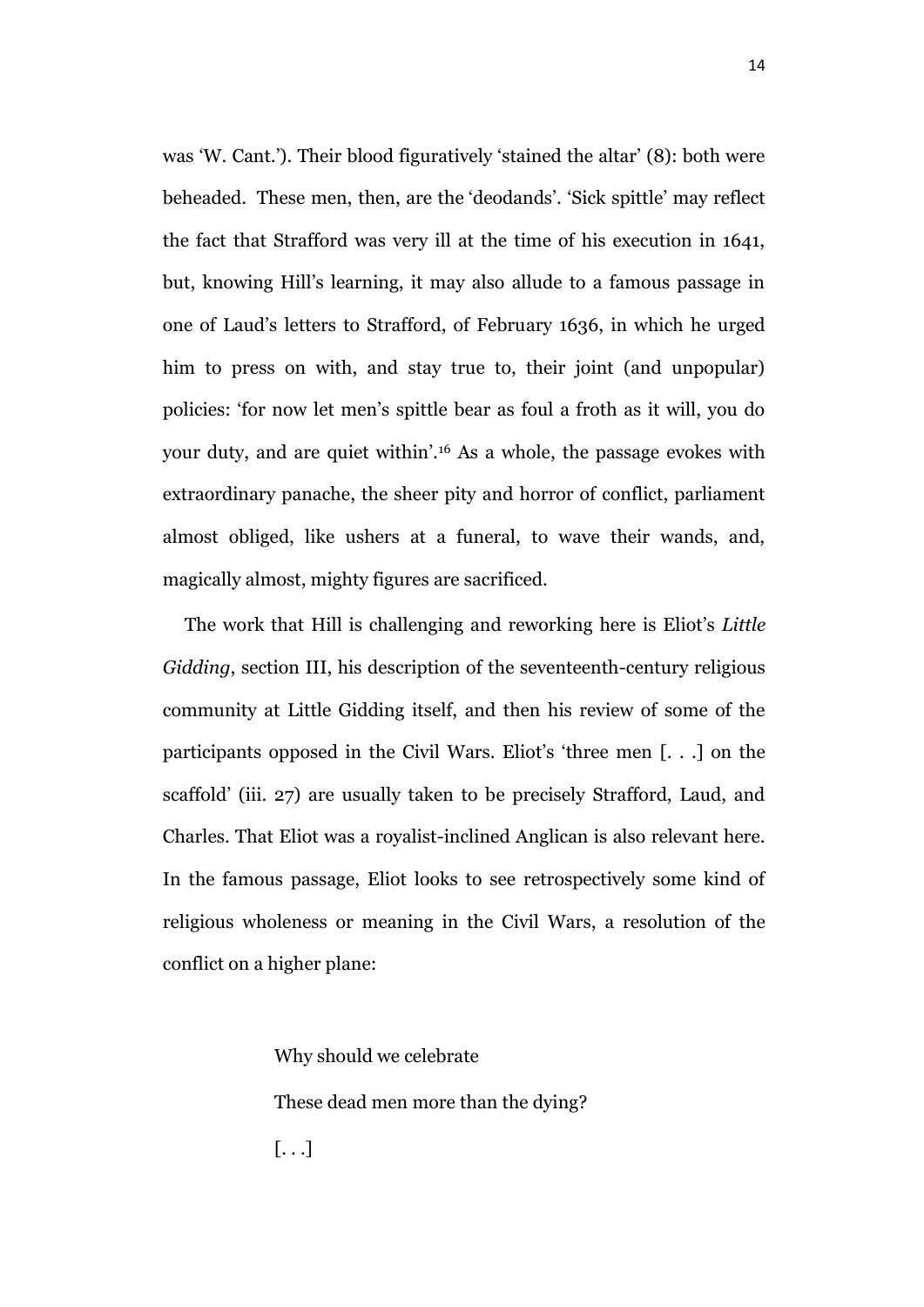These men, and those who opposed them And those whom they opposed Accept the constitution of silence And are folded in a single party. Whatever we inherit from the fortunate We have taken from the defeated What they have to leave  $us - a$  symbol: A symbol perfected in death. And all shall be well and All manner of things shall be well By the purification of the motive In the ground of our beseeching.

 $(31-32, 39-50)$ 

In the light of Hill's poem we might be tempted to ask of Eliot's lines: What *exactly* is meant in line 43? and also in lines 44–46? 'Whatever we inherit from the fortunate' is perhaps a grudging acknowledgement, or maybe a partial disclaimer, of the kind of historiography explicit in S. R. Gardiner's *History of the Great Civil War* (1893): the sense of some kind of continuity between parliament's struggle to hold the king to account in the 1640s and the development of modern democracy. Wisely, perhaps, Eliot isn't prepared to buy into that Whig vision. But what exactly is the 'symbol' we take from 'the defeated', 'A symbol perfected in death'? Here,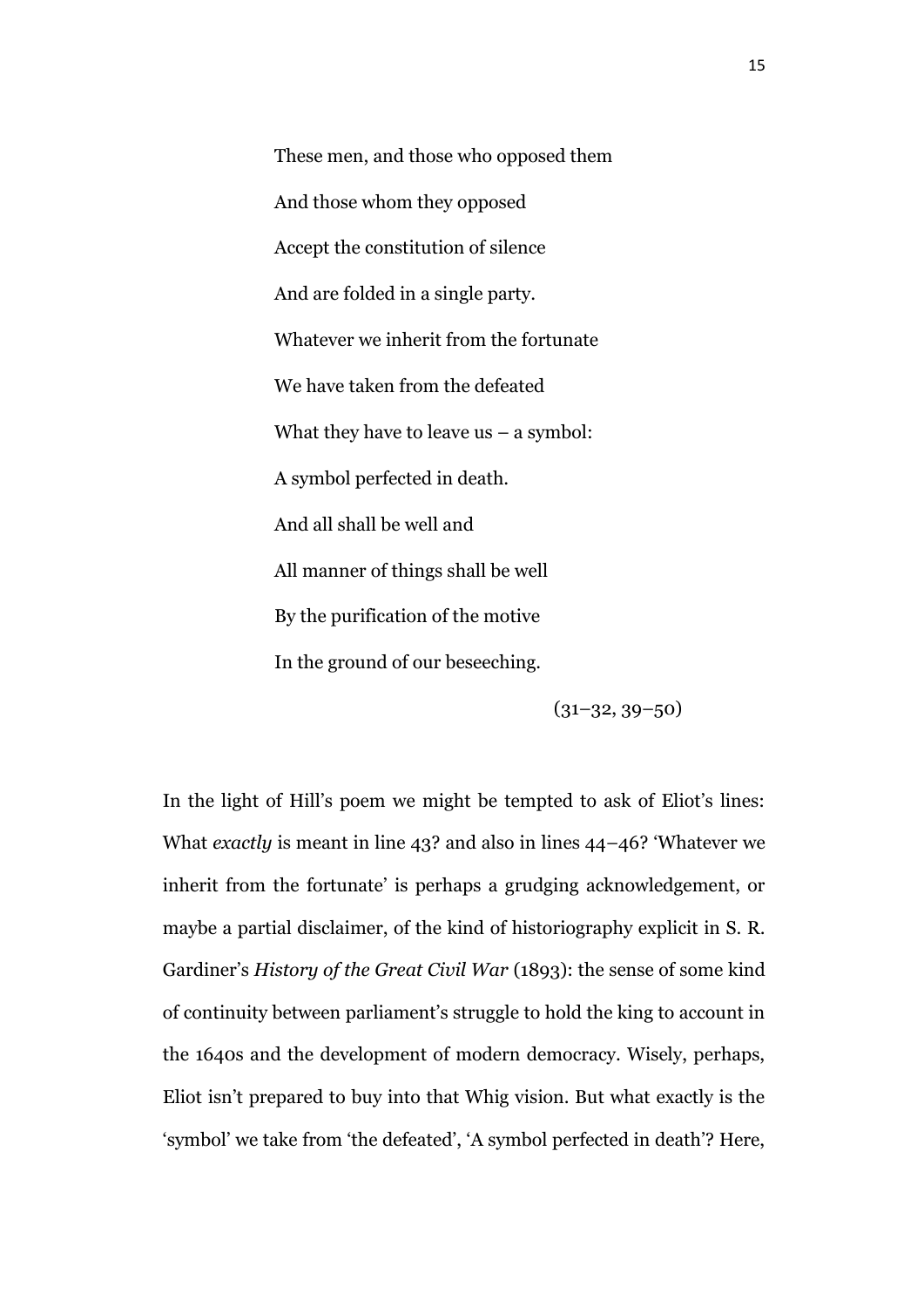it does seem likely that Hill's opening is closely engaged with Eliot's lines, because one meaning here, given that Eliot was a member of The Society of King Charles the Martyr, must be that the symbol is essentially the Christian cross, and that Charles's death should be understood as that of a martyr preserving, in the longer term, via the sacrifice of his life, the integrity of an episcopal Anglican Church. Hill challenges Eliot's 'symbol perfected in death' with something visceral and dubious: Charles is a 'double-dealer' prepared to sacrifice 'the deodands / Of sick spittle and cant'. Eliot's passage on the Civil Wars is quiet and mesmeric, grounded as it were in the kind of contemplative prayer practiced in the Little Gidding community itself. Hill's brief, intense evocation of the sheer mess of execution means he has a very different starting-point. Nonetheless, the rest of poem 4 could be seen as a rewriting – with variation, adjustment, and challenge – of Eliot's lines.

Hill is working with a different set of tropes, but to not dissimilar ends. Thus, 'The grace of music is its dissonance' (9) is reasonable enough, but Hill wants to apply that image to 'Our epic work  $-$  / Cadenced nation'  $(12-13)$ , to see, as it were, the musical or providential pattern to the English national story, 'harmony' and underlying 'dissonance' working together to create an artistic whole. This is very hard to do. On the one hand the 'figuration' (the figured bass and harmonies) can run 'staidly amok' (15), a tricky oxymoron; on the other hand, sometimes, strangely, 'discord' can be 'made dance' (16). 'I am conspired, thinking best of our selves' (17), i.e. there is an intensity in the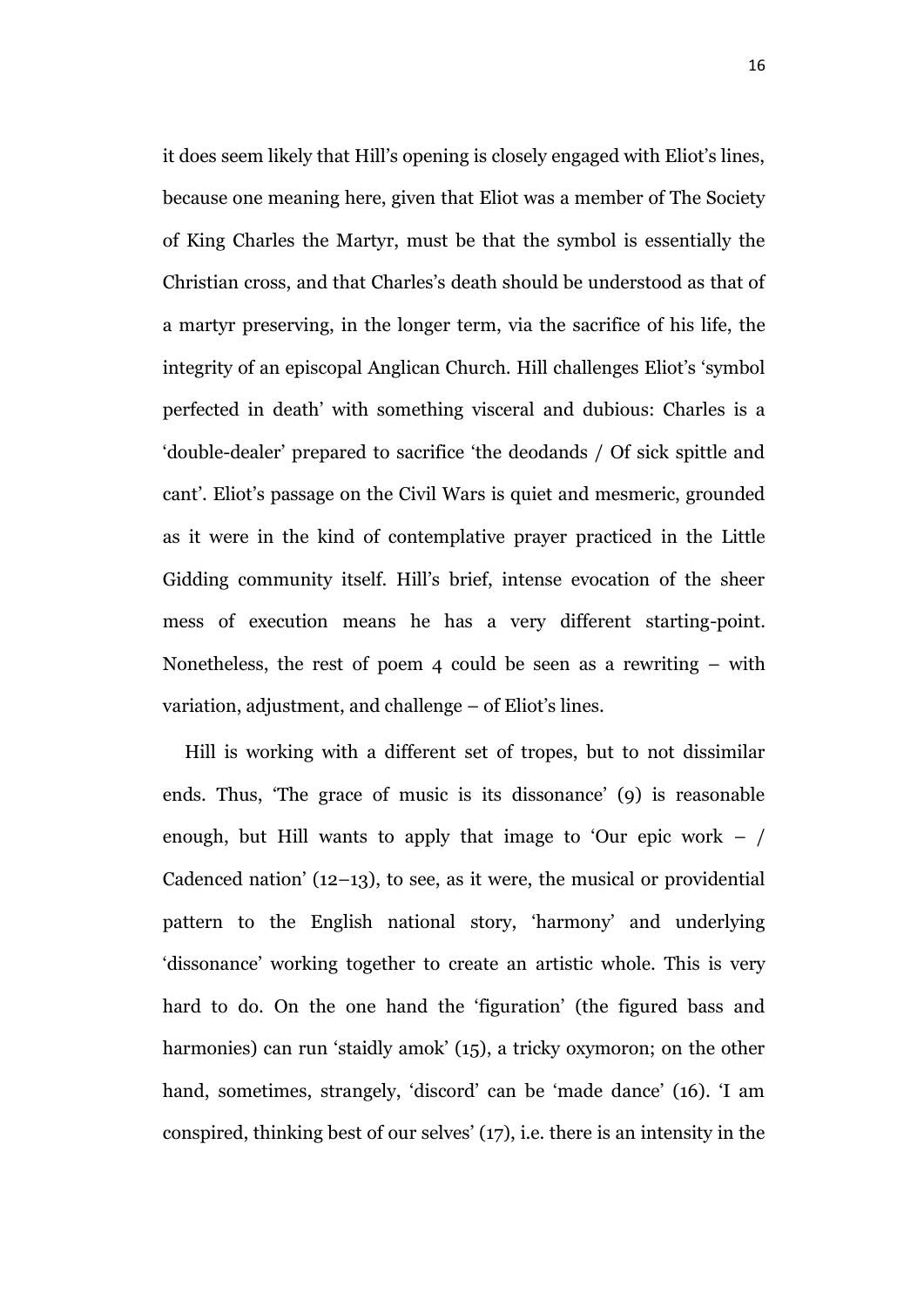thinking – as though it were part of a conspiracy – required to see some meaningful (musical) pattern to the whole national story. After this, the coda section of this great poem becomes a kind of prayer for a harmonious nation, able to continue a harmonious national story. The first lines (21–25) chart the disintegration into the chaos of the Civil Wars, something for which the narrowing 'angel wing' pattern seems wholly appropriate. Then, on the expanding wing, we have this prayer:

Amend

Our Sovran maims Be to love as well-found Drive slow instauration of themes Grant fidelity to heterophones

 $(26 - 30)$ 

'Heal the self-wounds and splits in the nation. May we be orientated to accept Charity and rejoice in it. Take forward the instauration (renovation) of our great national themes (musical subjects, ideas, beliefs), so that even the heterophones (discords, oppositional perspectives) may make some kind of sense in the larger national music'. In plain English, this seems the meaning here.

No doubt Hill will have plenty of opponents for a poem like this. To those for whom the older version of a Whig or Marxist historiography of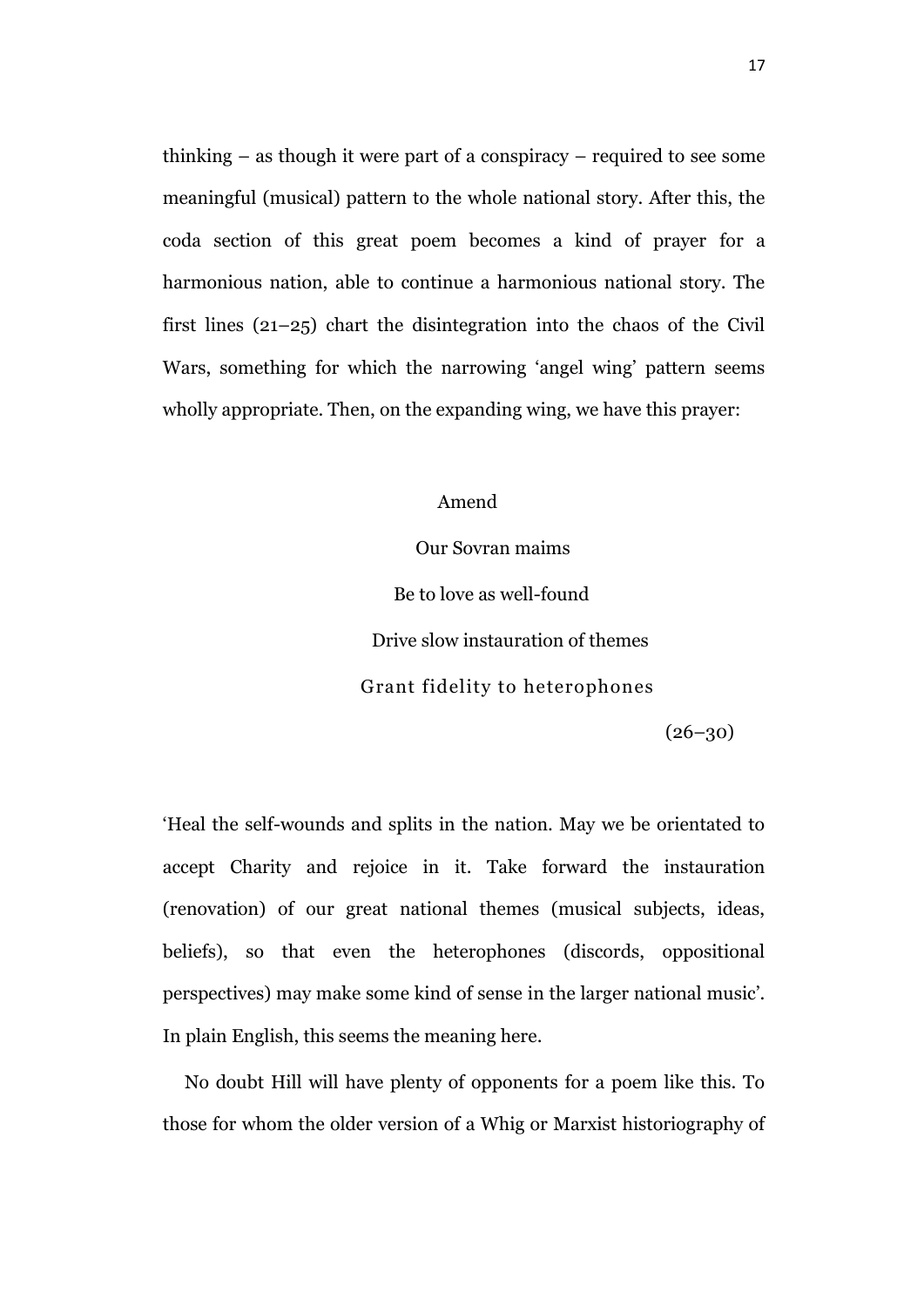the seventeenth century remains unnuanced, it is going to look nostalgic or plainly reactionary. But as a religious poem, by a believing poet, it can be read as making significant sense. Hill looks at this patch of history – which is, in one sense, any patch of history  $-$  to try and see the providential pattern, but Providence cannot be read off from it in a simple way. He can see only in a glass darkly. As in the opening lines here, history looks bleak, but Hill wants to insist on, wants to yearn for – even if only as an ideal – the music of the national story, wants to insist that 'dissonance' can be part of its harmony. Some can see 'good' versus 'bad' in the central ideological conflict of the seventeenth century; Hill cannot. In fact his mode of thinking is a challenge to that perspective, hence what we could call the generally royalist orientation of *Clavics* as a whole.

The examination of national history is, then, the crucial and defining thread upon which the sometimes disparate concerns of the whole volume are held together. In this sense, 'difficulty' in the volume is bound up with the notion of the heroic which is the underlying motif. Here, I think, if we want to give Hill a fair hearing, we have to be precise. *Clavics* is not some patriotic splurge, some simple Pomp and Circumstance march of upliftedness. There is certainly a critique of contemporary England: the obsession with 'percentage', the profit motive (poem 28); our entanglement in the 'gyre' of 'anarchical Plutocracy' (poem 11) – a matter which is something more than the banking crisis; the egoism of the New Atheists, including Richard Dawkins, 'Parasites intolerant of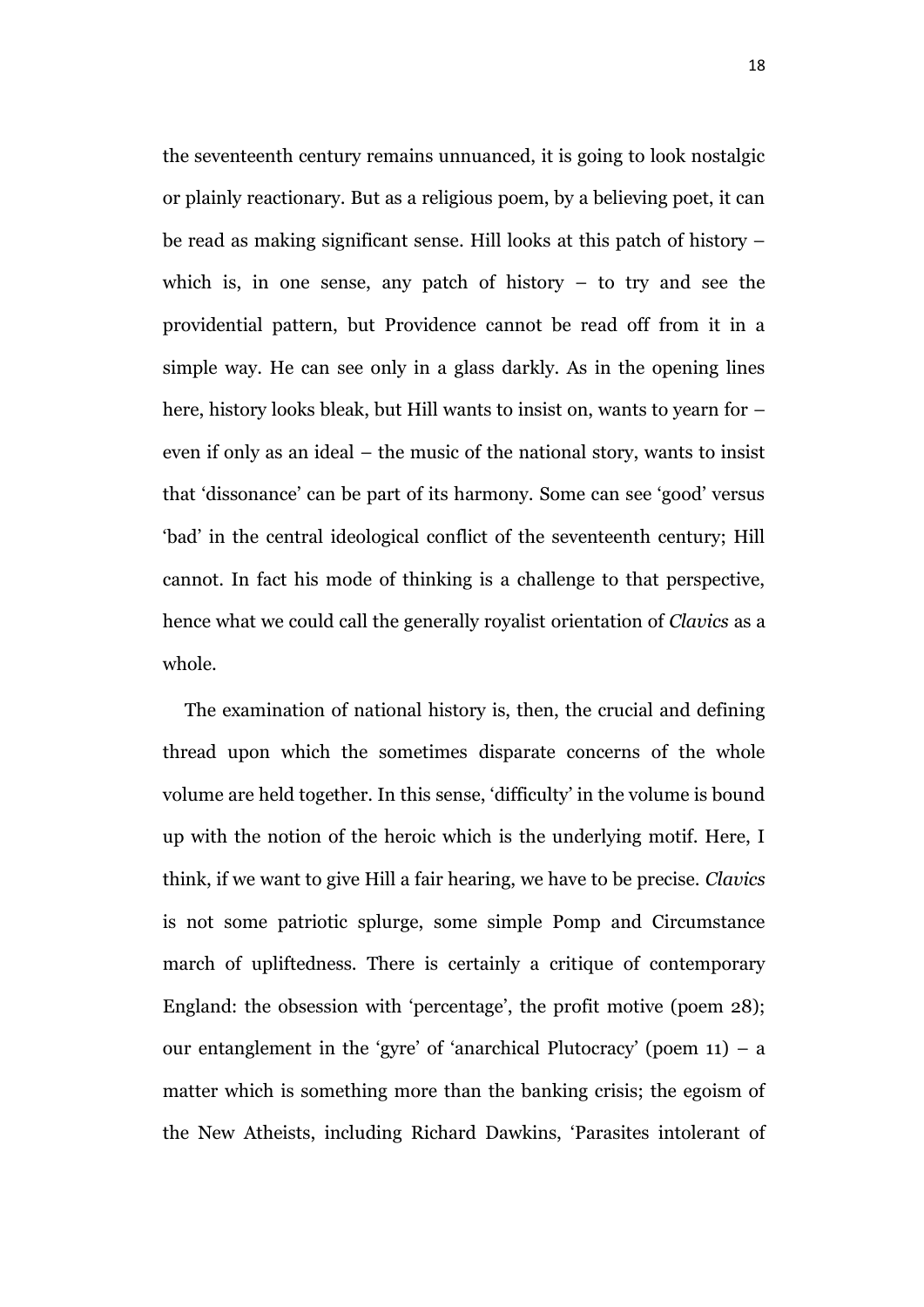rivals' (poem 31). But Hill is not contrasting a heroic past with an unheroic or miserable present. He is insisting that history has always been fallen, that virtue in the past was always a struggle against the gravitational pull of mediocrity, cruelty, and selfishness. Hence, I think, some of the points of history which he lets come to the fore. Poem 7, for example, is another of his laments for the dead of World War I and our ability to forget or marginalize their sacrifice. It begins with a quotation from Kipling's *Sea Warfare* (1916) – no doubt a book of Hill's childhood – from the section 'Destroyers at Jutland'. In fuller length, it is this resonant sentence: 'We are too close to the gigantic canvas [of the battle] to take in the meaning of the picture; *our children stepping backward through the years* may get the true perspective and proportions' (my emphasis).<sup>17</sup> Actually, now, children don't know about the Battle of Jutland, and few of any age can name the battleships which so exercised the minds of children in the inter-war years. But Hill insists that the present only grows out of the deep filaments of the past, that the failure to acknowledge this is part of the way in which the self-image of the present becomes egoistic and bloated. In this context, it is notable that two poems in the sequence reach back to very distant pasts indeed. Poem 15 evokes the so-called 'Staffordshire Hoard', the enormous collection of Anglo-Saxon gold and silver metalwork uncovered near the village of Hammerwich, near Lichfield, in Staffordshire, while Poem 23 recalls the famous sermon by Wulfstan II, Archbishop of York, *Sermo Lupi ad Anglos,* from the early eleventh century: his attack on the vices of the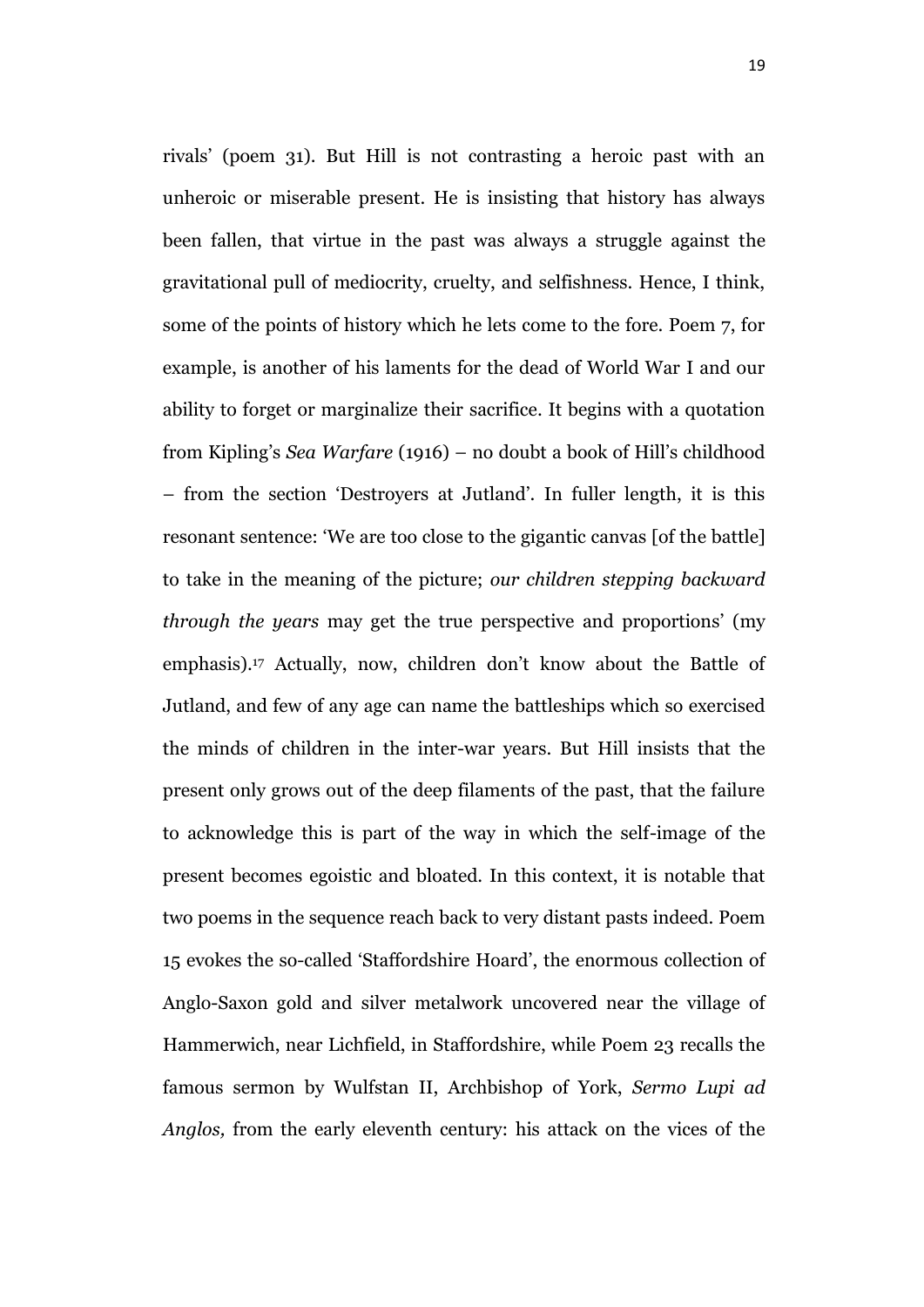English and his call for national repentance. In 15 we are clearly being reminded that our present time is a small part of a much larger continuity. In the second instance, 23, we are being asked to remember that sin is ongoing, that it is forever something from which we have to be called back to be our true selves. The volume's disparate subject-matter is a way of insisting that a national history is all of a piece, and that to live well we have to place ourselves within it. Hence, for example, number 9, an opaque poem indeed, but which I take to refer to the work of the codebreaker Alan Turing in the Second World War.

It is in this wider context that I would like to explicate poem 13, which seems to me one of the other definite masterpieces of the collection, but also – emerging out of the argument above – a clearly self-reflexive poem. The concerns of *The Enemy's Country* are again at play here. Essentially, those essays were intent on defining the hard task facing the real poet in the face of the distortions of his times, the distortions of the market-place and reception, and the difficulties of 'competing with the strengths and resistances and enticements of the English language'.<sup>18</sup> The point is that Dryden, for example – the true poet, the true artist – can find himself surrounded by factors that militate against his art: a lack of unworried time in which to write, a shortage of money, the distortions inflicted by the workings of patronage in an aristocratic society, and so forth. Amid these pressures, how does the poet continue to work with integrity? How does the creative will resist the humdrum, the secondrate, the gravitational pull of cliché and slipshoddery, amid 'the inchoate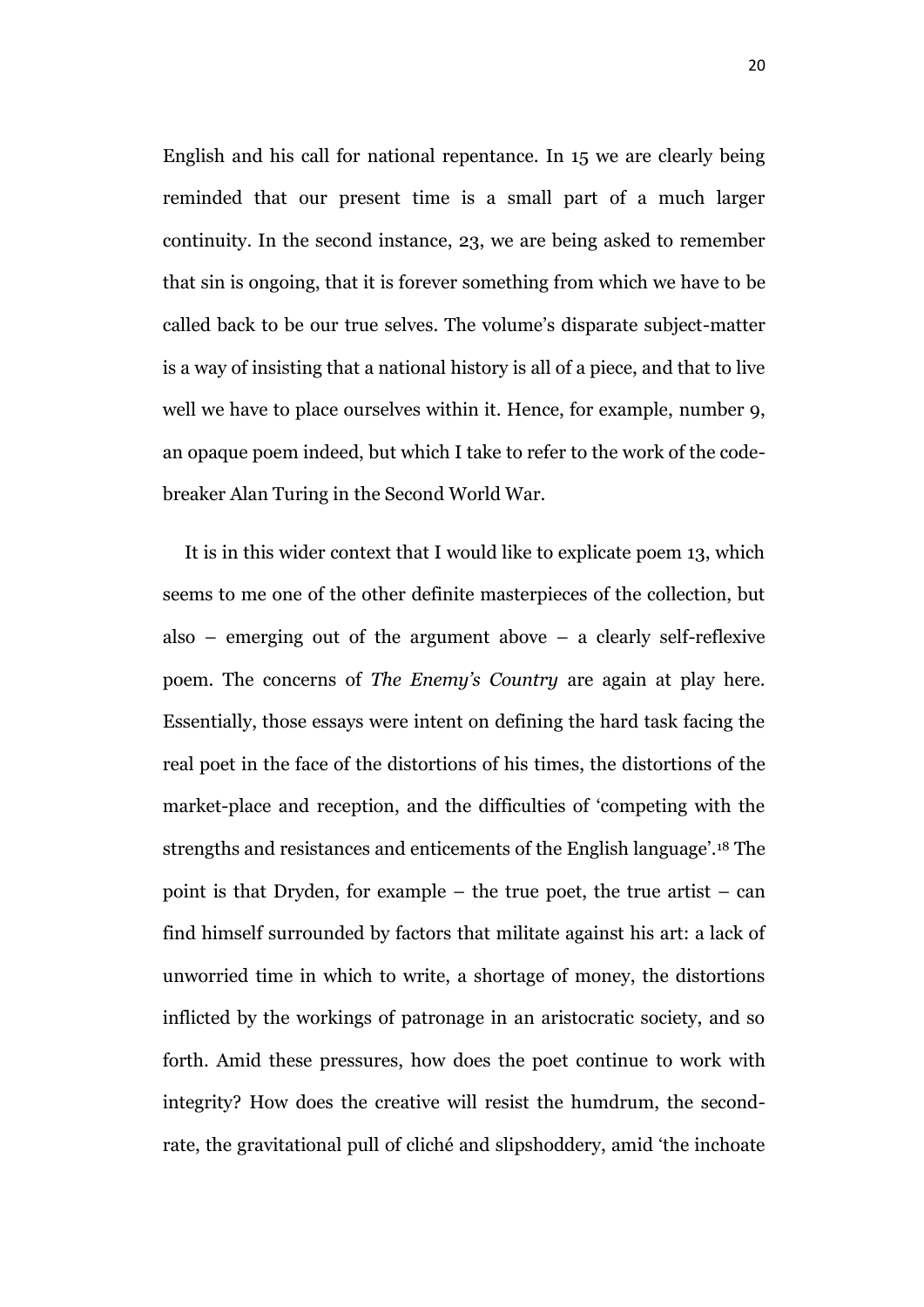force of circumstance'?<sup>19</sup> In poem 13 Hill revisits this theme with regard to William Lawes, and also, implicitly, with regard to himself.

Poem 13 hinges on one of the few reliable images we have of Lawes: the portrait, by an unknown artist, hanging in the Oxford University faculty of music. This shows a bold, attractive young man, wearing a black hat at a jaunty angle: hence here 'The rakish hat' (6). Hill knows the portrait, but he is also picking up resonances from the description of it in Murray Lefkowitz's *William Lawes* (1960), one of the pioneering scholarly works on Lawes:

In the Oxford portrait William is shown as a handsome and somewhat debonair cavalier, with broad-brimmed hat, wide embroidered collar, slashed coat and long curly hair. The thin smile on his lips and the quick sparkle in his eyes betray an adventurous and daring spirit.<sup>20</sup>

Poem 13 begins by playing with the anomalies that this might suggest. What kind of musician would William Lawes be if he were alive in our own time? On the evidence of the portrait, his reputation for good fellowship, boisterous songs, unconventional and innovative harmonies, perhaps he would have been a jazz musician, playing at Ronnie Scott's jazz club in Soho! It is a fair enough imagining, a way of bringing alive one aspect of Lawes' genius within its seventeenth-century context, a way of reminding us of one of the main motives and aims of all art: to give joy, to affirm, to entertain. This version of Lawes is 'musicianship that moves / Oddly in state'  $(7-8)$ : from one perspective, it is strange to think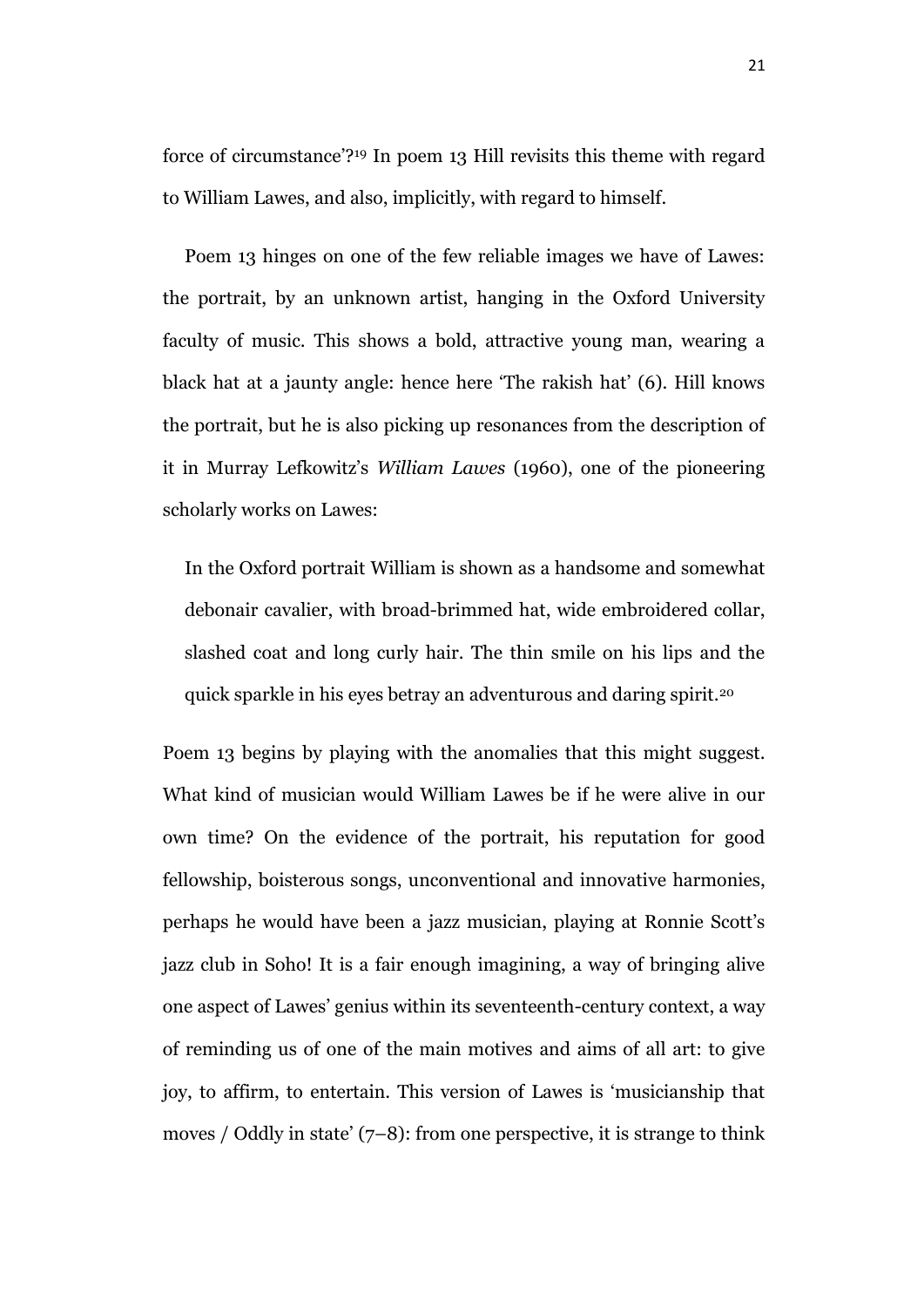of that kind of man as an official court-musician. At this point, however, Hill challenges himself: 'Why do you so plug *wit and drollery*?' (9) *Wit and Drollery: Jovial Poems* (1656) was a volume by William Davenant, but I do not think there is any special allusion here. The point is simple: 'Isn't it an exaggeration to see Lawes as just the devil-may-care, boisterous quasi-Jazz musician?'

Clop-clip-clop, ups with his troop to Chester

Unmerrily To register, To be felled, *slain*, Etcetera; In what corpse-rift unknown; Riffraffed the day. (10–16)

This is the strange, wonderful music of Hill's late style. The argument is simple enough: if we can imagine a jazz-like temperament at work in Lawes' music, we have to face the fact that he was also capable of very serious action: the decision to join the King's cavalry, and the decision to then put himself into the heart of the strife in a dangerous battle.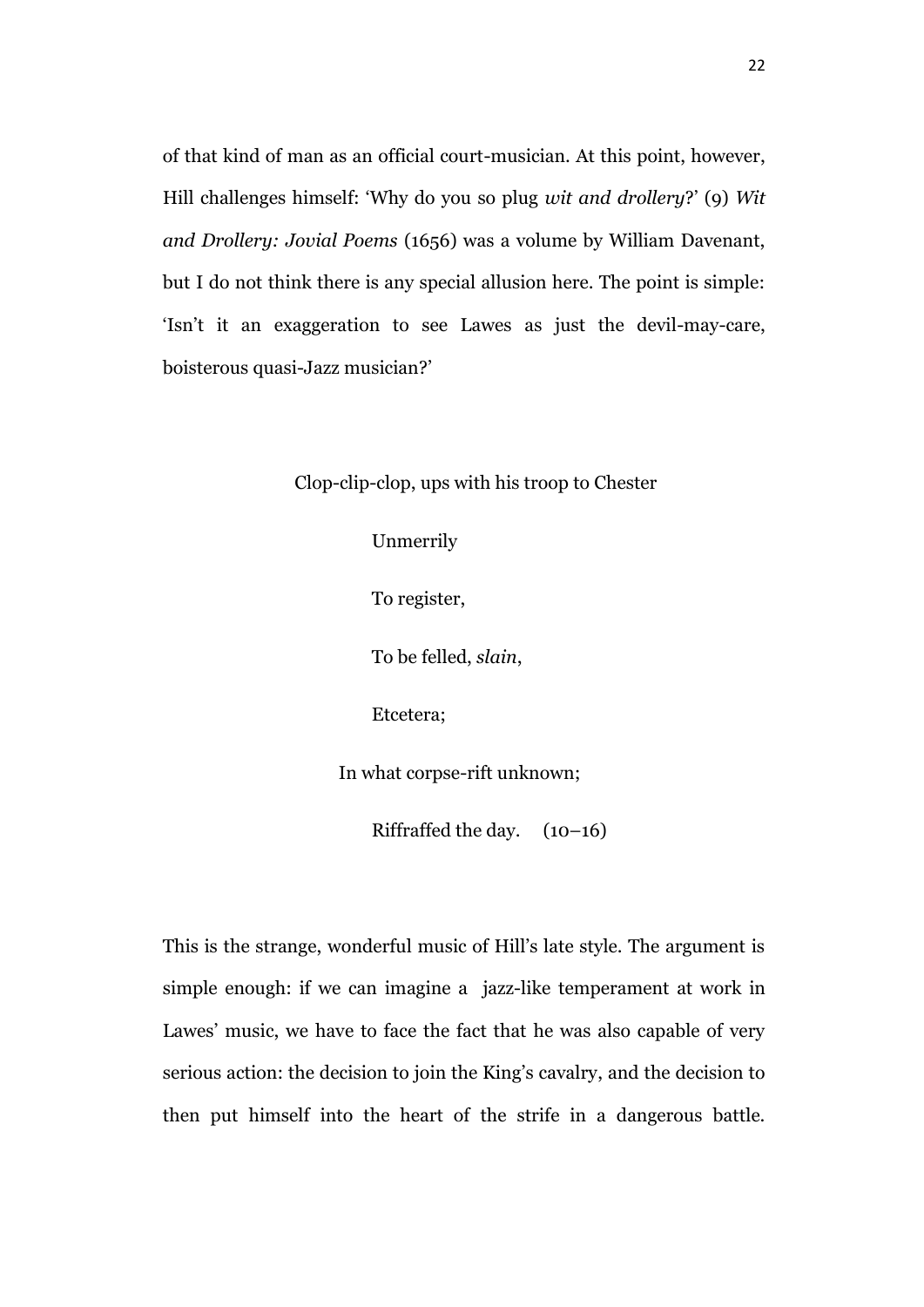'Unmerrily  $/$  to register'  $(11-12)$  is an interesting locution, as though Lawes were, through this action, registering or confirming his commitment to the royalist cause. 'Corpse-rift' (15) is suddenly epic, something more than simple 'burial-place', for it suggests at one and the same time the likelihood of a casual post-battlefield burial – corpses tossed into a quick-dug trench – and the sense that this is some mystical cleft in the earth. 'Riffraffed' is exotic but precise: *OED* gives riff-raff as a noun meaning 'a tumult, a racket; the sound of this' (*n.2*), so the verb seems a reasonable and evocative extension as applied to the day of battle. All this leads up to the poem's crucial lines:

> Lawes makes his way in grinding the textures Of harmony; so I think, here's a mind Would have vexed yours

With late unharpied bounty wrought to find.  $(17-20)$ 

It is 'grinding' that is so finely judged. There is one first-level, obvious meaning: that Lawes is workmanly: just as the painter grinds his colours, making them with careful, exact precision, just so the composer creates his subtle blending of harmony and dissonance. We may be reminded of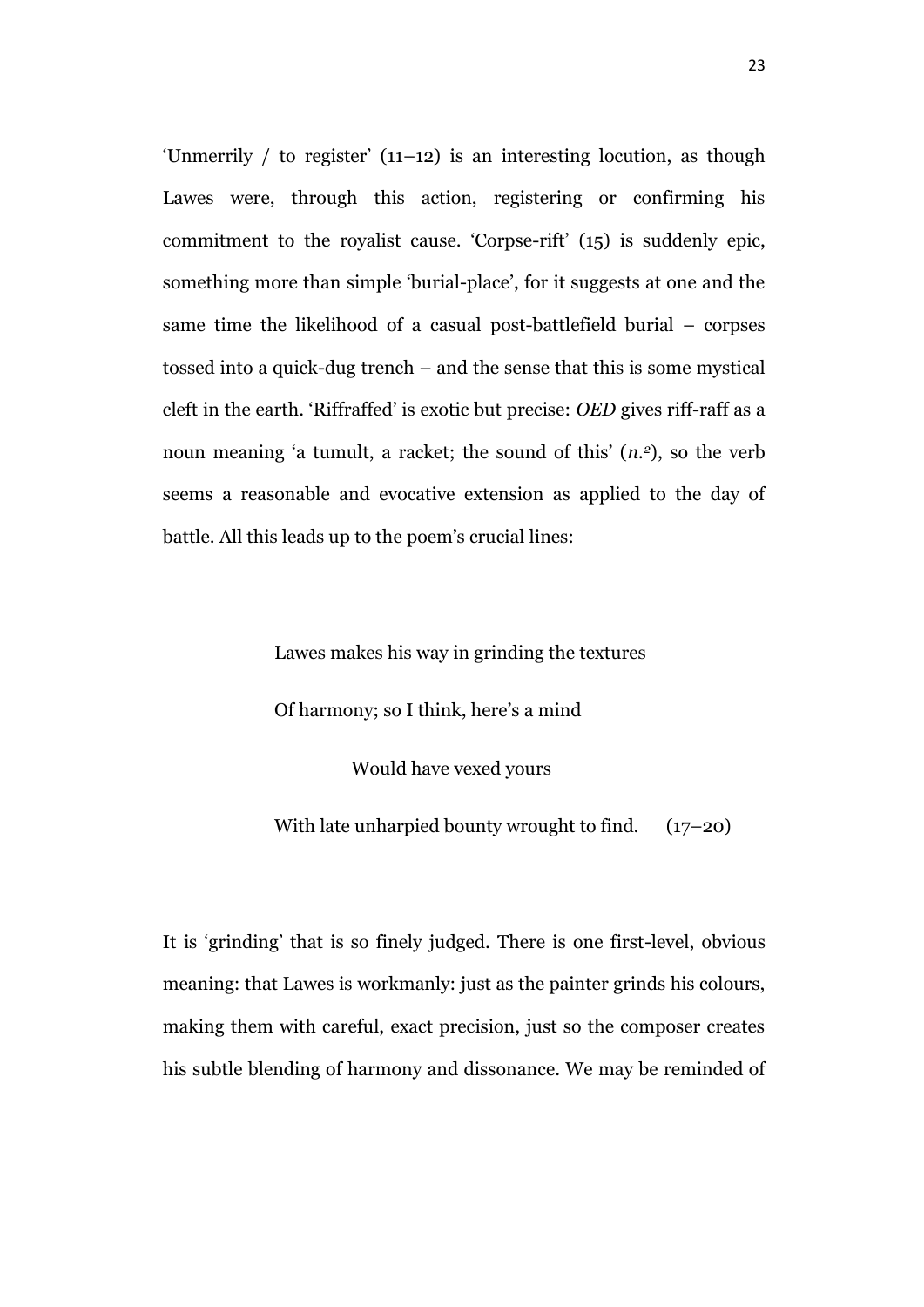the following passage from *The Enemy's Country* describing Dryden's work on his Virgil translations:

On the evidence of his own critical writings and autobiographical allusions it appears that Dryden bears in mind two kinds of '*labor*': the tenacity of the craftsman and the drudgery of the hack. It is a matter of angry pride with him to redeem the circumstances of the second by exercising the skill and judgement of the first.<sup>21</sup>

Lawes is a 'redeemer' in this sense. But there is, in fact, another passage that is even closer to the feel of these lines. This describes Andrew Marvell in the 1660s, dragged out from the world of utopian time so beautifully evoked in his poetry:

In October 1666 he writes to the Mayor of Hull 'really busynesse dos so multiply of late that I can scarce snatch time to write to you'. Barely adumbrated in this hasty phrase is that Horatian theme which Marvell, a poet acutely aware of the perils and ecstasies of 'snatching time', had found so appealing. But now there is no time, no *otium* amid the grinding parliamentary *negotium* [business, difficulty, trouble], for anything other than expedient coining, no place for the gratuitous word-play which is at the same time a considered judgement upon the world of business.22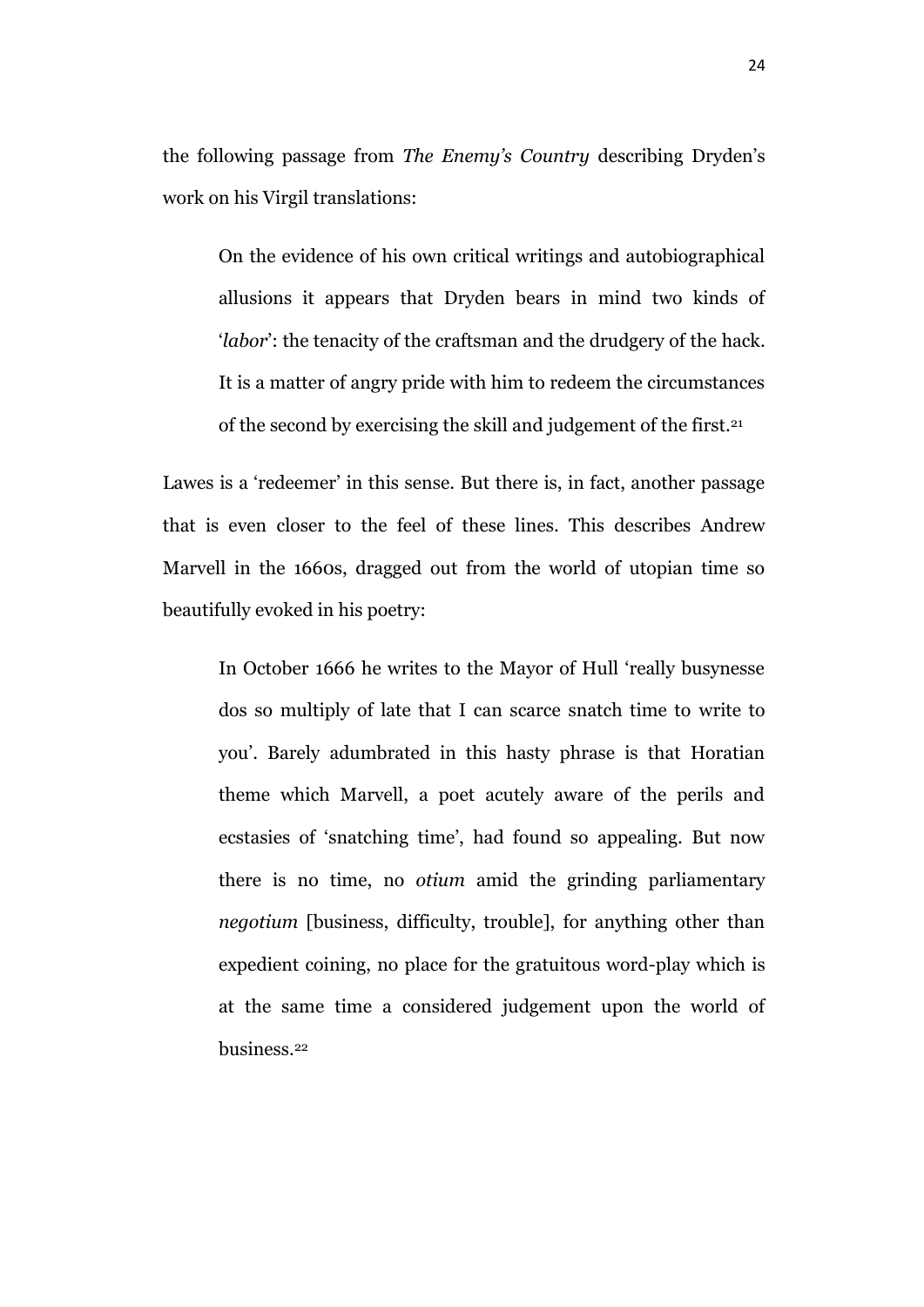Finally, we may trace back both these kinds of 'grinding' to another passage in Lefkowitz's book on Lawes, a passage specifically referring to the matter of Lawes' harmonies:

Here, in the fantasias and aires, are the most personal of Lawes' themes. These are not the little scalewise *motifs* often associated with the music of other early instrumental composers. They are romantic melodies of considerable length and breadth, thoroughly and deliciously instrumental in character. Some – for example those of the C minor fantasias – appear eccentric and even extravagant when lifted from their context. The vertical implications of these lines give rise to grinding counter-points and dissonant harmonies. Other melodies are obviously expressions of the most tender romanticism and strikingly like the style of the Italian *bel canto* [. . .] Fresh and interesting to our own ears, Lawes' melodies must have appeared extremely daring to pre-Commonwealth music-lovers, who had not the romantic heritage we now possess.<sup>23</sup>

'Grinding / the texture of his harmonies' suggests then 'the tenacity of the craftsman', the opposition of the world that demands this effort, and, in the context of music, the timbre of Lawes' work, the way it is able to draw 'dissonant harmonies' into a lovely whole. His use of harmony and dissonance is beautiful partly because of how it engages meaningfully with the bitter-sweet of the fallen world. The crucial point here, then, is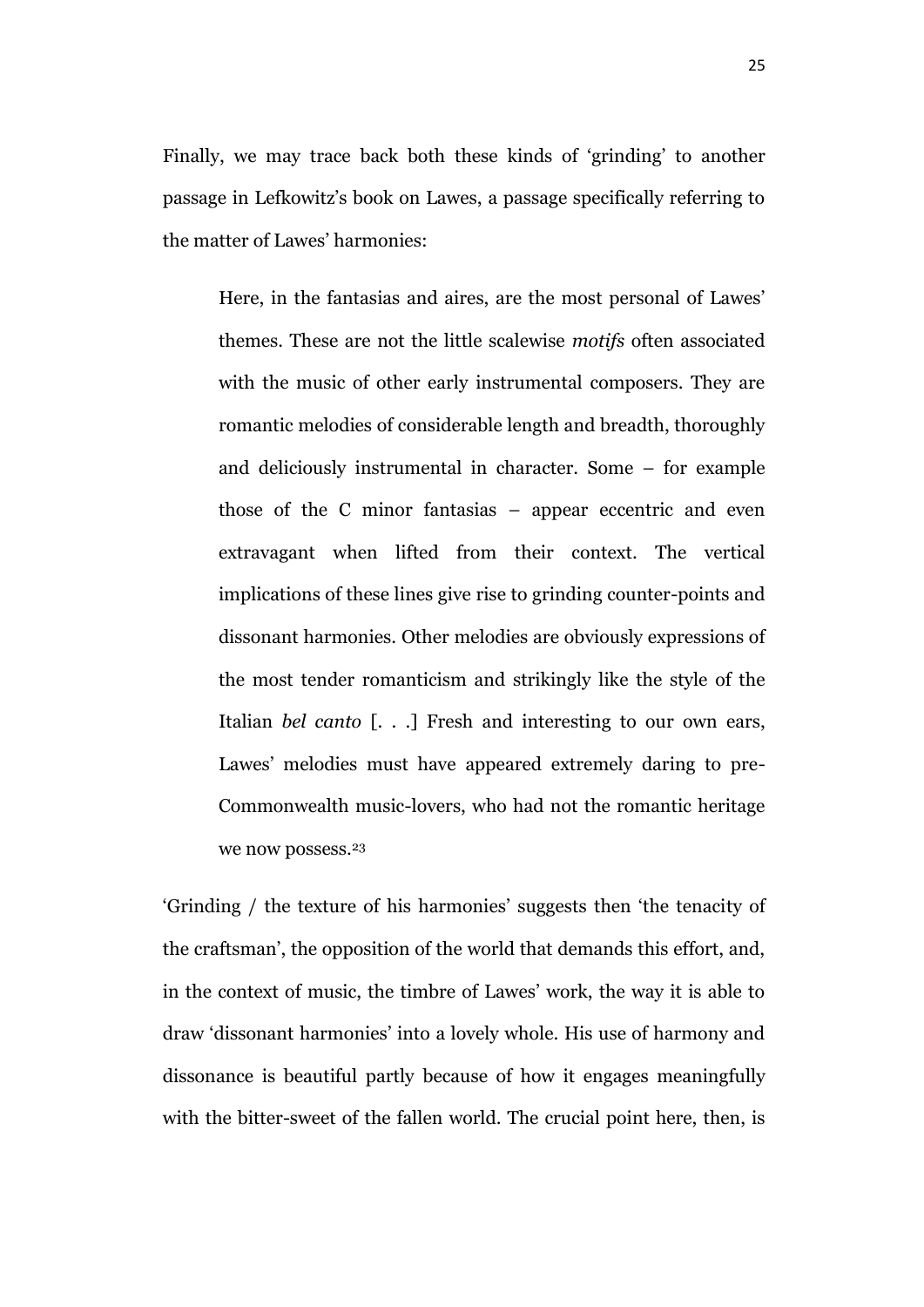that Lawes is the true artist who to some extent reaches up above his situation: he creates amid the tensions leading to war, and war itself, 'unharpied bounty' (20), a beauty that is not rapacious, filthy, or crude: it is like the feast of *The Tempest* but not snatched away by Ariel dressed as a harpy to remind us of the ugliness of sin. In the second part, or coda, to this fine poem, Hill is more explicit: Lawes' Consort setts are the product of 'true deliberation' (23), they are 'fantasies come / At cost' (24–25), but hence they have the power 'in crossing rhyme / [to] Shake a crosspatched nation' (27–28). It might just be the case that their perfection and loveliness shake people out of their usual state of mind, the state of sin – or, in other words, ill-temper – that has the capacity to generate the energies of war.

Hill's assertions here may remind us somewhat of the ending of Auden's late poem 'Moon Landing':

Our apparatniks will continue making

the usual squalid mess called History:

all we can pray for is that artists,

chefs and saints may still appear to blithe it.24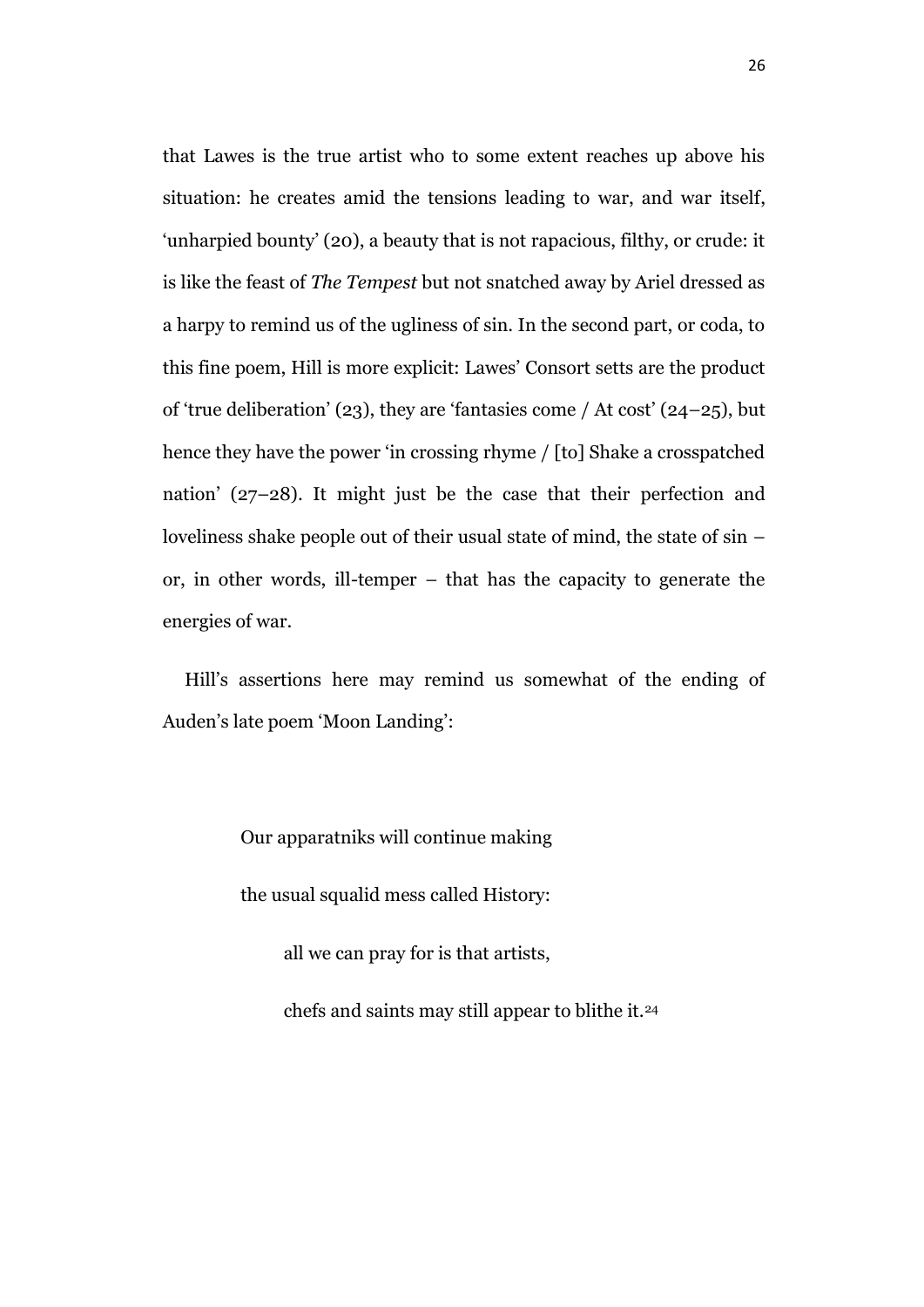Hill's thinking, however, is clearly in a different mood and key. Where Auden celebrates in lively fashion this seemingly hopeful, even lighthearted, defiance of the self-importance and distortions of the supposed history-makers, Hill wants to register a greater sense of cost: how difficult is the making of true art, its integrity a form of resistance connected to faith. In poem 27, almost in the voice of the Vaughan twins and Lawes – all, as he assumes, profoundly religious men – he speaks of the fallen world bluntly as the 'World in its rot', and praises the Vaughans and Lawes for 'Faith / Their good habit'  $(7-8)$ .<sup>25</sup> Further critical readings of *Clavics* will no doubt reveal other significant themes, but at this stage in our understanding this emphasis seems a useful one. Lawes, with his rakish hat, and his 'fine slashed coat' (3. 20), has a kind of gaiety which may obliquely remind us of Hill's writings on the Jesuit saints, Edmund Campion and Robert Southwell. He, like them, though admittedly at a lesser level, is not easily elevated above the world: he is as pulled down to earth as anyone else by self-alienation and the alienations imposed by society and world, only through and in his art he resists most effectively. The struggle to make the deep harmony which is art is analogous to, through different from, the struggle to live the good life amid the confusions and cruelties comprising history. This is a powerful assertion about the nature of art. Within this perspective, the so-called 'difficulty' of Hill's poetry can be seen as a form of engagement, even collusion, with the reader: the reader is expected to 'grind out the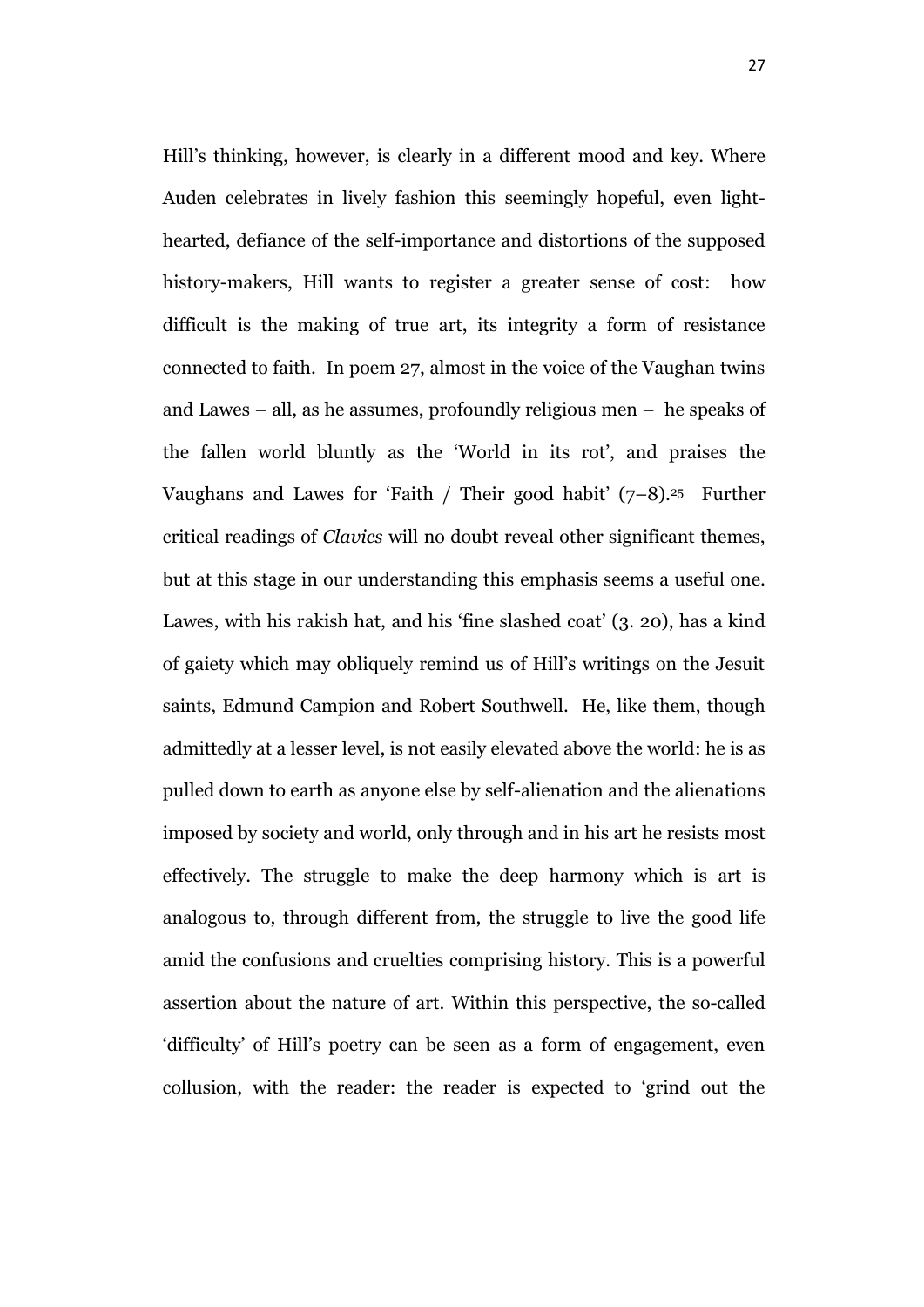*University of Buckingham*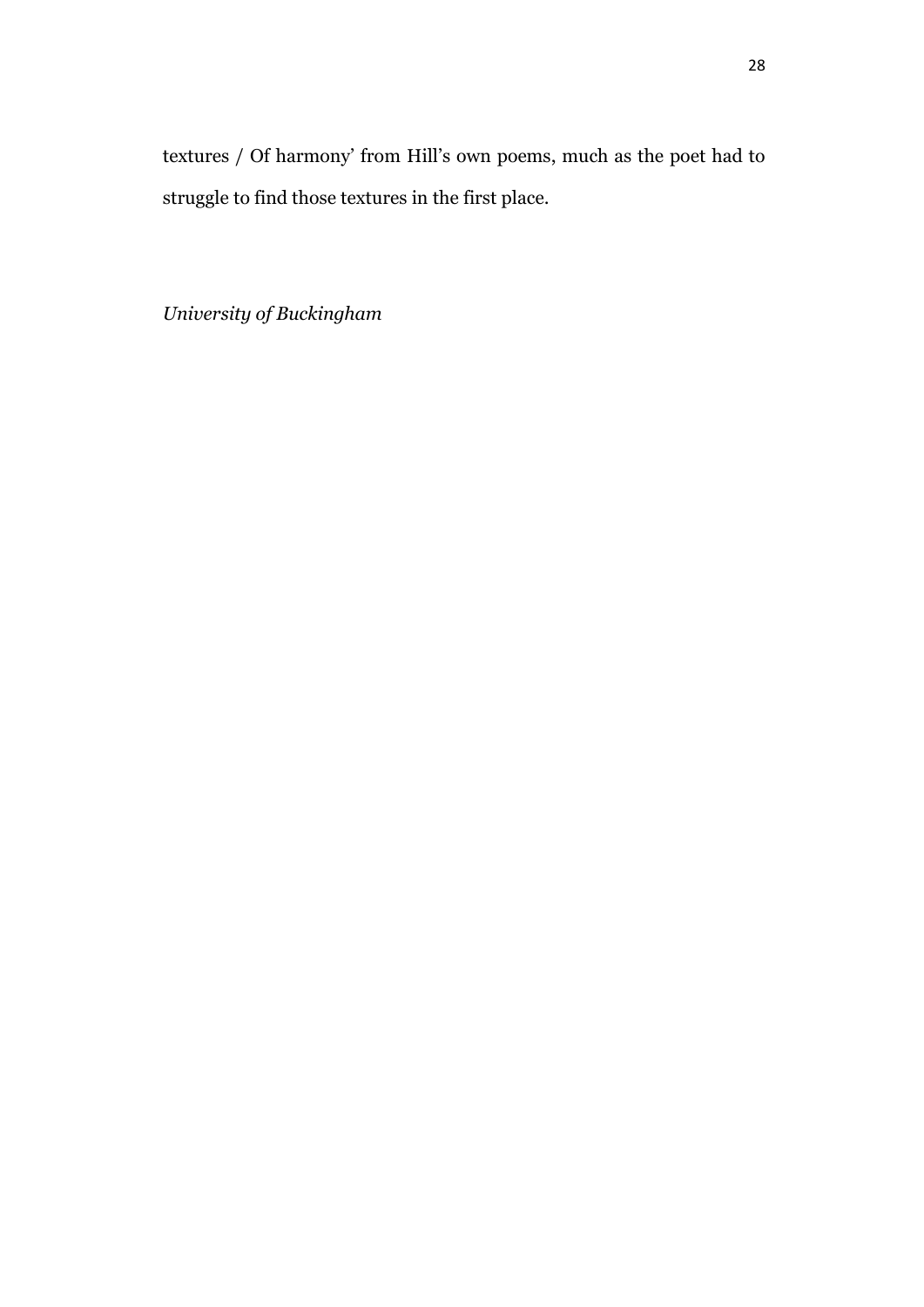$\overline{a}$ 

All reference here is to the first edition text, *The Daybooks IV: Clavics*  (London, 2011), by kind permission of Enitharmon Press. In Hill's subsequent revision of this text, for *Broken Hierarchies: Poems 1952- 2012* (Oxford: Oxford Univ. Press, 2013), he has deleted two poems, added twelve new ones, made many minor verbal changes and some larger ones, and reordered the poems. Readers should be alert to this in reading my text. So, the poems discussed here as 3, 19, 4, and 13 have become 2, 21, 3, and 15. There will no doubt be much debate in future about the nature and merit of these changes.

<sup>2</sup> Michael Robbins, 'Three Books', *Poetry*, 199 (2011), 171–80 (pp. 171–2). The Hill quotation is from 'On Reading *Crowds and Power*', from *A Treatise of Civil Power* (London: Penguin, 2007): p.47.

<sup>3</sup> From, respectively: Benjamin Myers, *World Literature Today*, 86.1 (January–February 2012), 70; anon, 'Mr Difficult', *The Economist*, 14 April 2011; Lachlan Mackinnon, 'Discords and Distractions', *The Independent*, 3 June 2011. Paul Batchelor's review, 'Gestures of yearning, acts of faith', is much more perceptive and sympathetic on this issue of difficulty: *Times Literary Supplement*, 2 November 2012.

<sup>1</sup> See starred note. All reference is to the first edition (2011) and is cited in the main text by poem number and line number.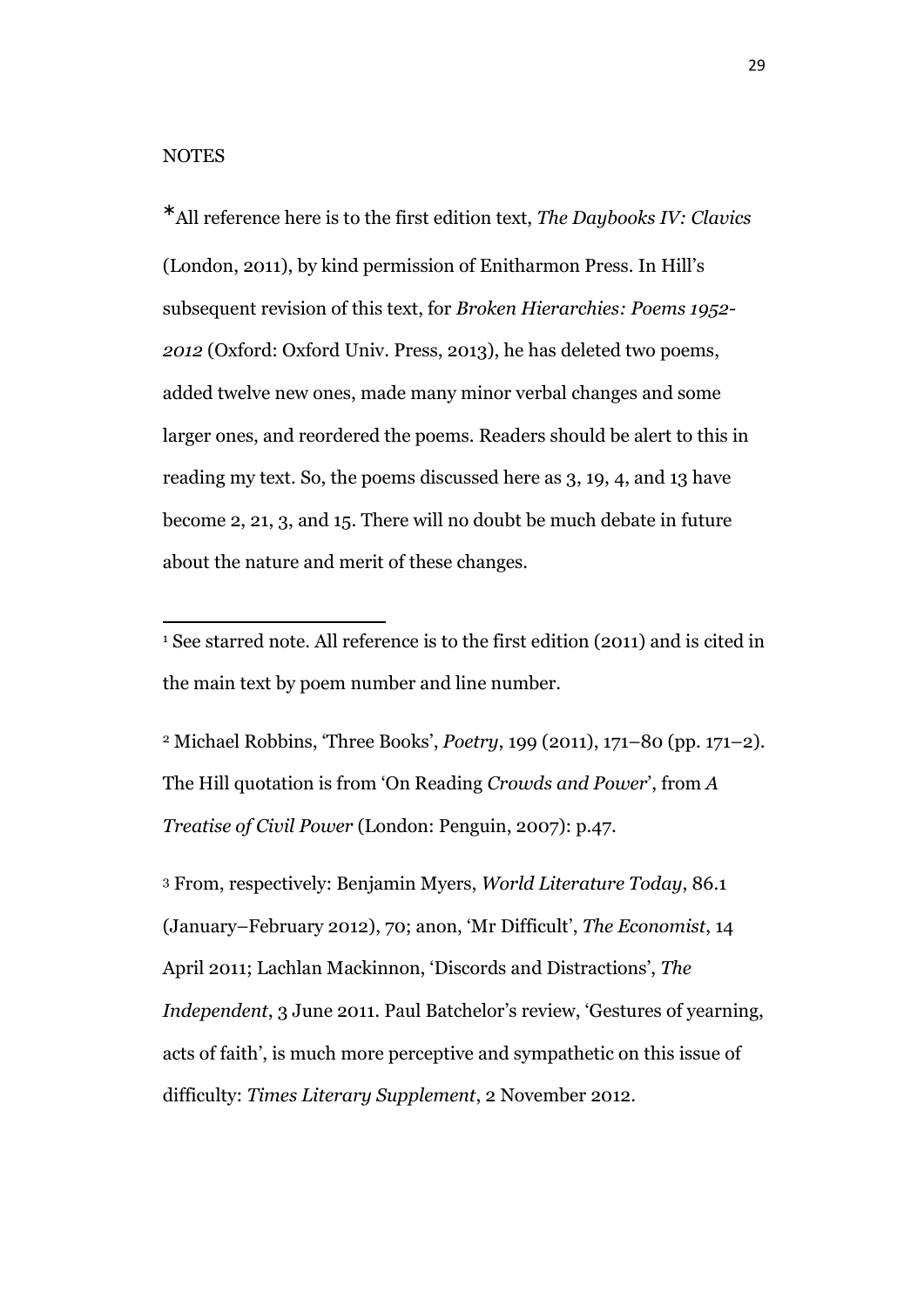<sup>4</sup> William Logan, 'Civil Wars', *The New Criterion*, 30.4 (December 2011), 1–10 (p. 9); and Robbins, p. 173.

<sup>5</sup> A phrase Hill himself takes over from Pound: see Geoffrey Hill, *The Enemy's Country* (Oxford: Clarendon Press, 1991), p. 84.

<sup>6</sup> Hill, *The Enemy's Country*, p. 85.

 $\overline{a}$ 

<sup>7</sup> Geoffrey Hill, *Oraclau: Oracles* (Thame: Clutag Press, 2010), sc. 31–35, pp. 11–12.

<sup>8</sup> For a detailed account of what may have happened on that day, see Layton Ring, 'Wednesday, 24 September, 1645: The Death of William Lawes during the Battle of Rowton Heath at the Siege of Chester', in *William Lawes (1602–1645): Essays on His Life, Times and Work*, ed. by Andrew Ashbee (Aldershot: Ashgate, 1998), pp. 155–73.

<sup>9</sup> The epigraph is given here from Murray Lefkowitz, *William Lawes* (London: Routledge, 1960), p. 37. The epitaph first appeared in print after the Restoration, in *Catch that Catch Can: The Musical Companion*  (1667), in a commendatory verse by Thomas Jordan.

<sup>10</sup> *The Enemy's Country*, p. 14

<sup>11</sup> Both are available in modern recordings, the first played by Fretwork (Virgin Veritas, 1992), the second played by The Great Consort, 2 CDs (Gaudeamus, 1995, 1997).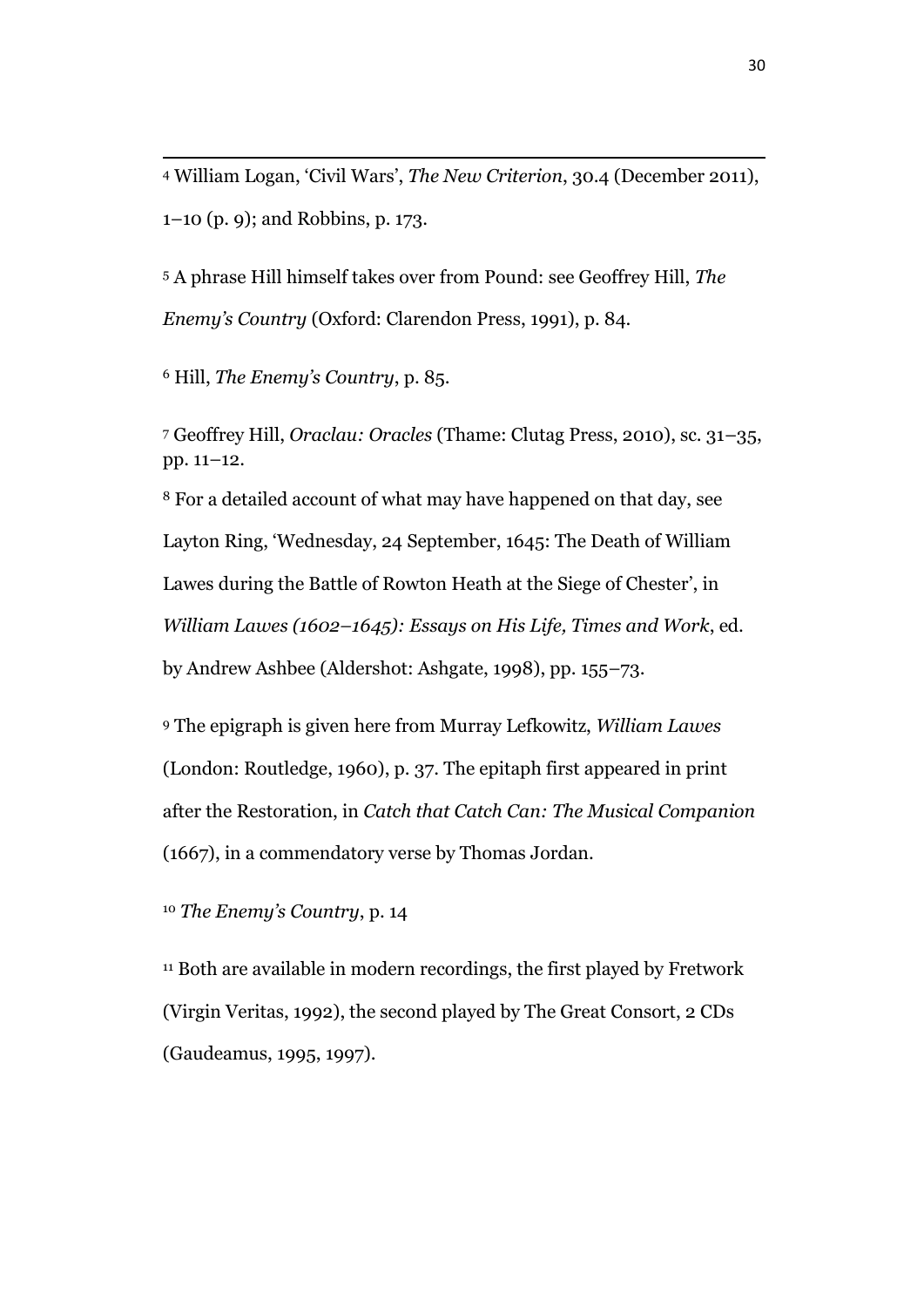T. S. Eliot, *Collected Poems: 1909–1962* (London: Faber, 1963), p. 218. Later references are also to this edition.

 For example: England is 'a nation / with so many memorials but no memory': *The Triumph of Love* (London: Penguin, 1998), sec. LXXVI, p. 40.

*Odi Barbare* (Thame: Clutag Press, 2012), p. 45.

 See John Adamson, 'Introduction: The English Civil War and its Historiography', in *The English Civil War: Conflict and Contexts, 1640–* , ed. by John Adamson (Basingstoke: Palgrave Macmillan, 2009), pp. –35.

 *The Works of the most reverend father in God, William Laud*, ed. by J. Bliss and W. Scott, 7 vols (Oxford: Oxford University Press, 1847–60; repr. Hildesheim 1977), VII, p. 236.

Rudyard Kipling, *Sea Warfare* (London: Macmillan, 1916), p. 150.

Hill, *The Enemy's Country*, p. 9.

Ibid., p. 15.

 $\overline{a}$ 

Lefkowitz, p. 24, which reproduces the portrait as a frontispiece.

Hill, *The Enemy's Country*, p. 6.

Ibid., pp. 35–36.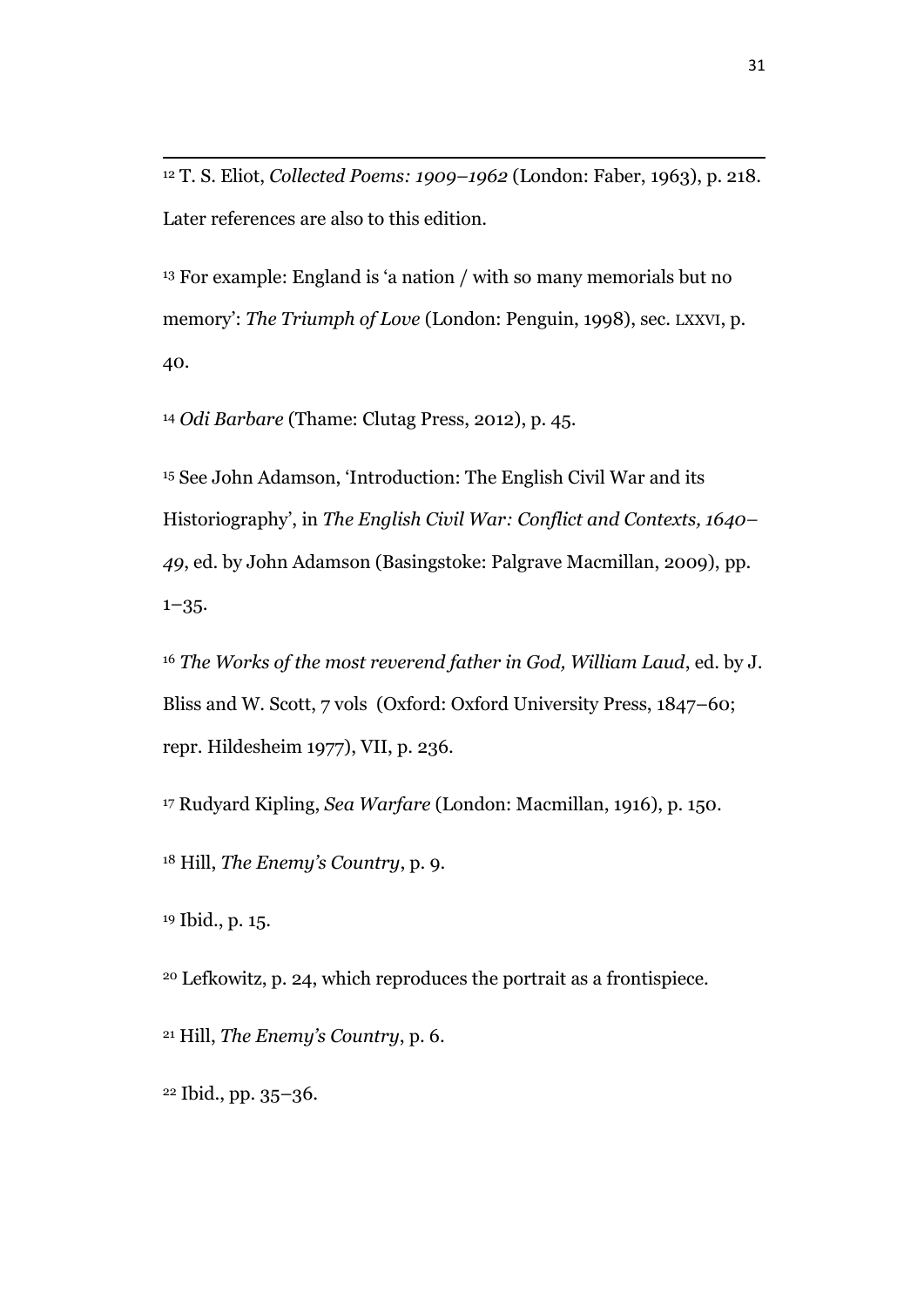<sup>23</sup> Lefkowitz, p. 51.

 $\overline{a}$ 

<sup>24</sup> W. H. Auden, *Collected Poems*, ed. by Edward Mendelson (London: Faber, 1991), p. 844.

<sup>25</sup> The reader may wonder how Hill's praise of Thomas Vaughan's faith in poem 27 squares with his practice of alchemy, something that has a wider fascination for Hill. Probably deriving from his early reading of M. M. Mahood's *Poetry and Humanism* (London: Cape, 1950), Hill does not see seventeenth-century alchemy as eccentric but rather as a thoughtful attempt to hold together the new science with a religious view of creation. Also, as Mahood says, 'when Thomas Vaughan writes about the Philosopher's Stone he means a transmutation of the soul' (p. 282); in his writings Vaughan explicitly criticizes those engaged in alchemy for the pursuit of wealth, seeing the study of nature as a way to know God.

--

#### **Annex: Acceptance Information**

**From:** englishjournal@bangor.ac.uk

**To:** stefan.hawlin@buckingham.ac.uk

**CC:**

**Subject:** the journal "English" - Decision on Manuscript ID English-2013-018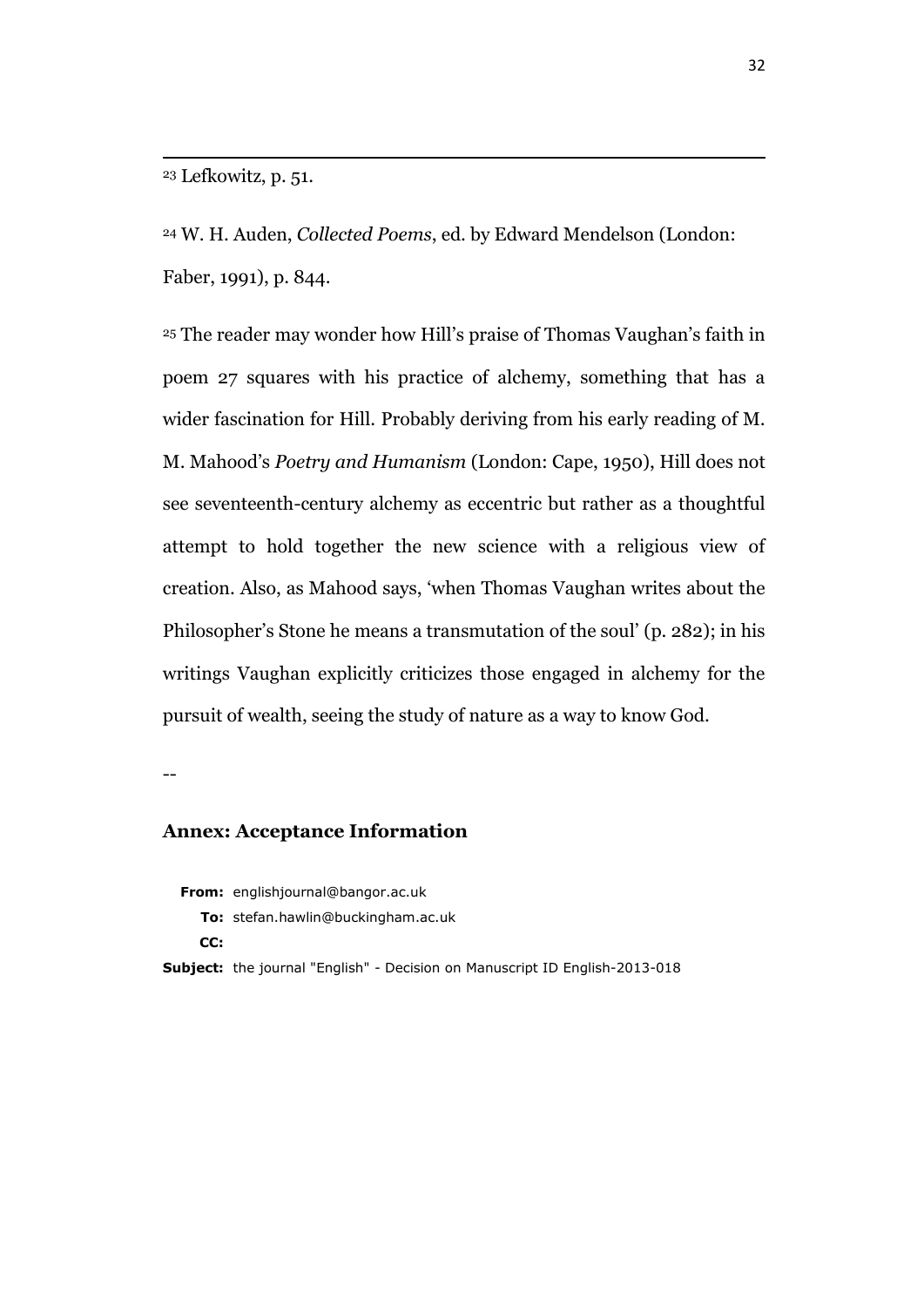#### **Body:** 24-Apr-2013

 $\overline{a}$ 

Dear Prof. Hawlin,

Manuscript ID English-2013-018 entitled "'Grinding the textures of harmony': Heroic Difficulty in Geoffrey Hill's Clavics" which you submitted to the journal "English", has been reviewed and we are very pleased to announce that the referees have recommended publication, subject to some very minor revisions to your manuscript. The comments of the referees are included at the bottom of this letter.

We invite you to consider the revisions proposed below and to inform us at englishjournal@bangor.ac.uk if you have decided to proceed. If you would like to proceed with a re-submission, we would also wish to know when we can expect a re-submission. Any resubmission of a revised article would need to respond directly to the referees' comments.

To revise your manuscript, log into http://mc.manuscriptcentral.com/english and enter your Author Center, where you will find your manuscript title listed under "Manuscripts with Decisions." Under "Actions," click on "Create a Revision." Your manuscript number has been appended to denote a revision.

You will be unable to make your revisions on the originally submitted version of the manuscript. Instead, revise your manuscript using a word processing program and save it on your computer. Please also highlight the changes to your manuscript within the document by using the track changes mode in MS Word or by using bold or colored text.

Part of the revision process is to ensure that your article follows the guidelines for style and referencing as provided on the website. Please note that the journal uses footnotes rather than a list of works cited.

Once the revised manuscript is prepared, you can upload it and submit it through your Author Center.

When submitting your revised manuscript, you will be able to respond to the comments made by the referee(s) in the space provided. You can use this space to document any changes you make to the original manuscript. In order to expedite the processing of the revised manuscript, please be as specific as possible in your response to the referee(s).

IMPORTANT: Your original files are available to you when you upload your revised manuscript. Please delete any redundant files before completing the submission.

Because we are trying to facilitate timely publication of manuscripts submitted to the journal "English", your revised manuscript should be uploaded as soon as possible. If it is not possible for you to submit your revision in a reasonable amount of time, we may have to consider your paper as a new submission.

Meanwhile, we would draw your attention to the following:

For your reference, the journal's instructions to authors are at the following address: http://www.oxfordjournals.org/our\_journals/english/for\_authors/

In order to publish your article, Oxford University Press requires that you complete a licence agreement online. A link to the online licensing system, and instructions on how to select and complete a licence, will be provided to you by the Production Editor at Oxford University Press in due course.

Please ensure that you have the publisher's permission to quote from primary texts; this can be a particular problem for articles on twentieth-century or contemporary authors. If you have any questions about this process, please contact the Oxford Journals permissions advisor, Clare Painter (clare.painter@oup.com).

Once again, we would like to thank you for submitting your manuscript to the journal "English" and we look forward to hearing from you.

Yours sincerely, Stephen Colclough Helen Wilcox Editors, the journal "English"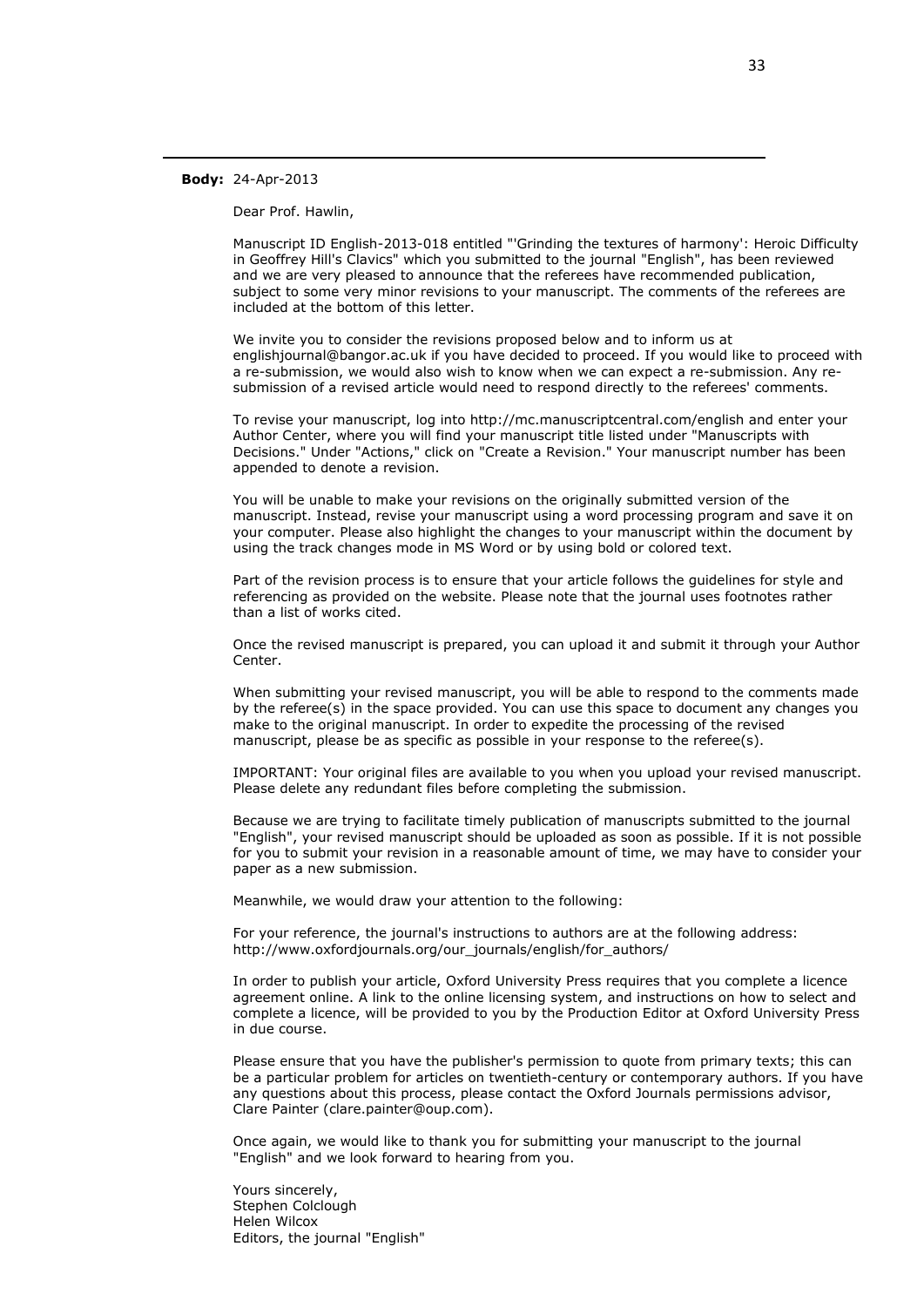Yours sincerely, Stephen Colclough Helen Wilcox Editors, the journal "English"

 $\overline{a}$